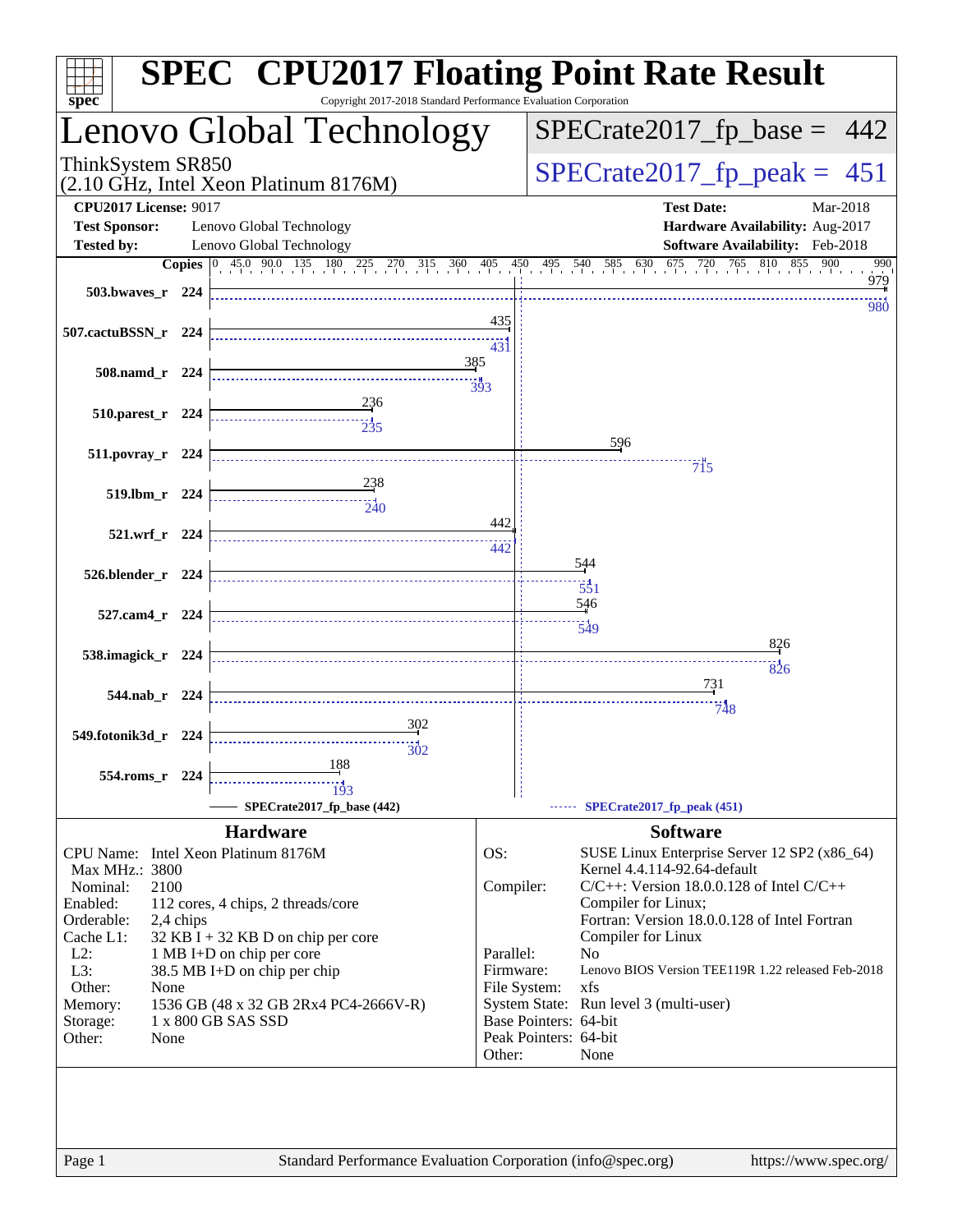

# Lenovo Global Technology

(2.10 GHz, Intel Xeon Platinum 8176M)

 $SPECTate2017_fp\_peak = 451$ 

 $SPECTate2017_fp\_base = 442$ 

**[Test Sponsor:](http://www.spec.org/auto/cpu2017/Docs/result-fields.html#TestSponsor)** Lenovo Global Technology **[Hardware Availability:](http://www.spec.org/auto/cpu2017/Docs/result-fields.html#HardwareAvailability)** Aug-2017

**[CPU2017 License:](http://www.spec.org/auto/cpu2017/Docs/result-fields.html#CPU2017License)** 9017 **[Test Date:](http://www.spec.org/auto/cpu2017/Docs/result-fields.html#TestDate)** Mar-2018 **[Tested by:](http://www.spec.org/auto/cpu2017/Docs/result-fields.html#Testedby)** Lenovo Global Technology **[Software Availability:](http://www.spec.org/auto/cpu2017/Docs/result-fields.html#SoftwareAvailability)** Feb-2018

#### **[Results Table](http://www.spec.org/auto/cpu2017/Docs/result-fields.html#ResultsTable)**

|                           | <b>Base</b>   |                |       |                | <b>Peak</b> |                |       |               |                |              |                |              |                |              |
|---------------------------|---------------|----------------|-------|----------------|-------------|----------------|-------|---------------|----------------|--------------|----------------|--------------|----------------|--------------|
| <b>Benchmark</b>          | <b>Copies</b> | <b>Seconds</b> | Ratio | <b>Seconds</b> | Ratio       | <b>Seconds</b> | Ratio | <b>Copies</b> | <b>Seconds</b> | <b>Ratio</b> | <b>Seconds</b> | <b>Ratio</b> | <b>Seconds</b> | <b>Ratio</b> |
| 503.bwaves_r              | 224           | 2297           | 978   | 2294           | 979         | 2290           | 981   | 224           | 2293           | 980          | 2292           | 980          | 2292           | 980          |
| 507.cactuBSSN r           | 224           | 652            | 435   | 652            | 435         | 653            | 434   | 224           | 658            | 431          | 657            | 432          | 658            | 431          |
| $508$ .namd $r$           | 224           | 554            | 384   | 551            | 386         | 553            | 385   | 224           | 541            | 394          | 544            | 391          | 541            | <u>393</u>   |
| 510.parest_r              | 224           | 2483           | 236   | 2482           | 236         | 2502           | 234   | 224           | 2484           | 236          | 2499           | 235          | 2491           | 235          |
| 511.povray_r              | 224           | 879            | 595   | 878            | 596         | 878            | 596   | 224           | 732            | 715          | 729            | 718          | 732            | 715          |
| 519.1bm_r                 | 224           | 993            | 238   | 992            | 238         | 993            | 238   | 224           | 983            | 240          | 983            | 240          | 983            | 240          |
| $521$ .wrf r              | 224           | 1133           | 443   | 1141           | 440         | 1134           | 442   | 224           | 1134           | 442          | 1132           | 443          | 1136           | 442          |
| 526.blender r             | 224           | 628            | 544   | 626            | 545         | 627            | 544   | 224           | 619            | 551          | 620            | 550          | 620            | 551          |
| $527.cam4_r$              | 224           | 716            | 547   | 717            | 546         | 719            | 545   | 224           | 713            | 549          | 714            | 549          | 713            | 549          |
| 538.imagick_r             | 224           | 675            | 825   | 674            | 826         | 674            | 826   | 224           | 674            | 826          | 675            | 826          | 674            | 827          |
| $544$ .nab r              | 224           | 515            | 732   | 517            | 730         | 516            | 731   | 224           | 504            | 748          | 505            | 747          | 503            | 749          |
| 549.fotonik3d r           | 224           | 2890           | 302   | 2894           | 302         | 2890           | 302   | 224           | 2891           | 302          | 2891           | 302          | 2892           | 302          |
| 554.roms r                | 224           | 1889           | 188   | 1889           | 188         | 1892           | 188   | 224           | 1850           | 192          | 1838           | 194          | 1845           | <u>193</u>   |
| $SPECrate2017_fp\_base =$ |               |                | 442   |                |             |                |       |               |                |              |                |              |                |              |

**[SPECrate2017\\_fp\\_peak =](http://www.spec.org/auto/cpu2017/Docs/result-fields.html#SPECrate2017fppeak) 451**

Results appear in the [order in which they were run](http://www.spec.org/auto/cpu2017/Docs/result-fields.html#RunOrder). Bold underlined text [indicates a median measurement](http://www.spec.org/auto/cpu2017/Docs/result-fields.html#Median).

#### **[Submit Notes](http://www.spec.org/auto/cpu2017/Docs/result-fields.html#SubmitNotes)**

 The numactl mechanism was used to bind copies to processors. The config file option 'submit' was used to generate numactl commands to bind each copy to a specific processor. For details, please see the config file.

#### **[Operating System Notes](http://www.spec.org/auto/cpu2017/Docs/result-fields.html#OperatingSystemNotes)**

Stack size set to unlimited using "ulimit -s unlimited"

#### **[General Notes](http://www.spec.org/auto/cpu2017/Docs/result-fields.html#GeneralNotes)**

Environment variables set by runcpu before the start of the run: LD\_LIBRARY\_PATH = "/home/cpu2017.1.0.2.ic18.0/lib/ia32:/home/cpu2017.1.0.2.ic18.0/lib/intel64" LD\_LIBRARY\_PATH = "\$LD\_LIBRARY\_PATH:/home/cpu2017.1.0.2.ic18.0/je5.0.1-32:/home/cpu2017.1.0.2.ic18.0/je5.0.1-64" Binaries compiled on a system with 1x Intel Core i7-4790 CPU + 32GB RAM memory using Redhat Enterprise Linux 7.4 Transparent Huge Pages enabled by default Prior to runcpu invocation Filesystem page cache synced and cleared with: sync; echo 3> /proc/sys/vm/drop\_caches runcpu command invoked through numactl i.e.: numactl --interleave=all runcpu <etc> Yes: The test sponsor attests, as of date of publication, that CVE-2017-5754 (Meltdown)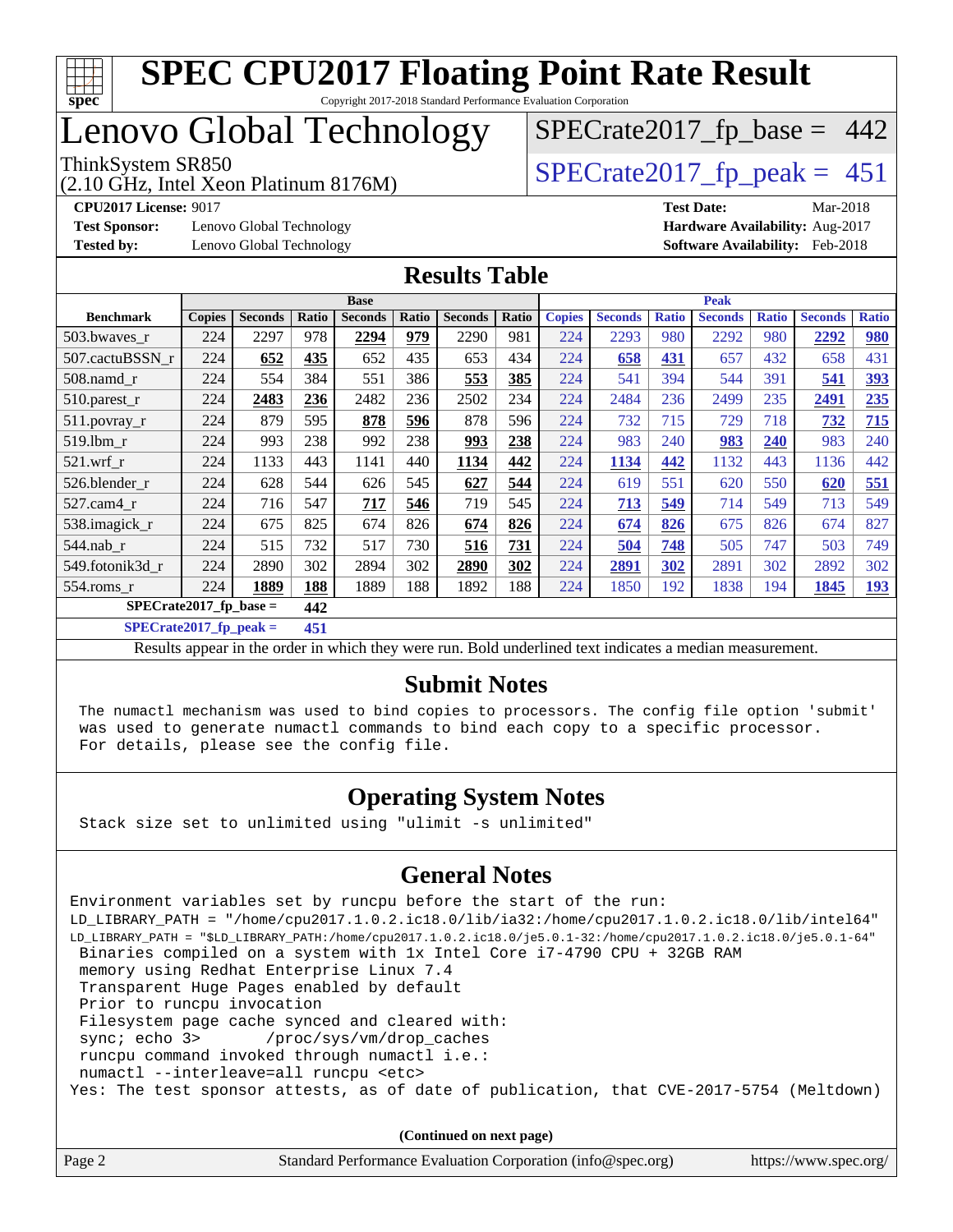

Copyright 2017-2018 Standard Performance Evaluation Corporation

### Lenovo Global Technology

(2.10 GHz, Intel Xeon Platinum 8176M)

ThinkSystem SR850<br>  $\frac{1}{2}$  [SPECrate2017\\_fp\\_peak =](http://www.spec.org/auto/cpu2017/Docs/result-fields.html#SPECrate2017fppeak) 451

 $SPECTate2017_fp\_base = 442$ 

**[Test Sponsor:](http://www.spec.org/auto/cpu2017/Docs/result-fields.html#TestSponsor)** Lenovo Global Technology **[Hardware Availability:](http://www.spec.org/auto/cpu2017/Docs/result-fields.html#HardwareAvailability)** Aug-2017 **[Tested by:](http://www.spec.org/auto/cpu2017/Docs/result-fields.html#Testedby)** Lenovo Global Technology **[Software Availability:](http://www.spec.org/auto/cpu2017/Docs/result-fields.html#SoftwareAvailability)** Feb-2018

**[CPU2017 License:](http://www.spec.org/auto/cpu2017/Docs/result-fields.html#CPU2017License)** 9017 **[Test Date:](http://www.spec.org/auto/cpu2017/Docs/result-fields.html#TestDate)** Mar-2018

#### **[General Notes \(Continued\)](http://www.spec.org/auto/cpu2017/Docs/result-fields.html#GeneralNotes)**

is mitigated in the system as tested and documented. Yes: The test sponsor attests, as of date of publication, that CVE-2017-5753 (Spectre variant 1) is mitigated in the system as tested and documented. Yes: The test sponsor attests, as of date of publication, that CVE-2017-5715 (Spectre variant 2) is mitigated in the system as tested and documented.

#### **[Platform Notes](http://www.spec.org/auto/cpu2017/Docs/result-fields.html#PlatformNotes)**

Page 3 Standard Performance Evaluation Corporation [\(info@spec.org\)](mailto:info@spec.org) <https://www.spec.org/> BIOS configuration: Choose Operating Mode set to Maximum Performance SNC set to Enable MONITORMWAIT set to Enable Execute Disable Bit set to Disable DCA set to Enable Sysinfo program /home/cpu2017.1.0.2.ic18.0/bin/sysinfo Rev: r5797 of 2017-06-14 96c45e4568ad54c135fd618bcc091c0f running on Electron-node-01 Fri Mar 30 18:03:12 2018 SUT (System Under Test) info as seen by some common utilities. For more information on this section, see <https://www.spec.org/cpu2017/Docs/config.html#sysinfo> From /proc/cpuinfo model name : Intel(R) Xeon(R) Platinum 8176M CPU @ 2.10GHz 4 "physical id"s (chips) 224 "processors" cores, siblings (Caution: counting these is hw and system dependent. The following excerpts from /proc/cpuinfo might not be reliable. Use with caution.) cpu cores : 28 siblings : 56 physical 0: cores 0 1 2 3 4 5 6 8 9 10 11 12 13 14 16 17 18 19 20 21 22 24 25 26 27 28 29 30 physical 1: cores 0 1 2 3 4 5 6 8 9 10 11 12 13 14 16 17 18 19 20 21 22 24 25 26 27 28 29 30 physical 2: cores 0 1 2 3 4 5 6 8 9 10 11 12 13 14 16 17 18 19 20 21 22 24 25 26 27 28 29 30 physical 3: cores 0 1 2 3 4 5 6 8 9 10 11 12 13 14 16 17 18 19 20 21 22 24 25 26 27 28 29 30 From lscpu: Architecture: x86\_64 CPU op-mode(s): 32-bit, 64-bit Byte Order: Little Endian CPU(s): 224 On-line CPU(s) list: 0-223 Thread(s) per core: 2 **(Continued on next page)**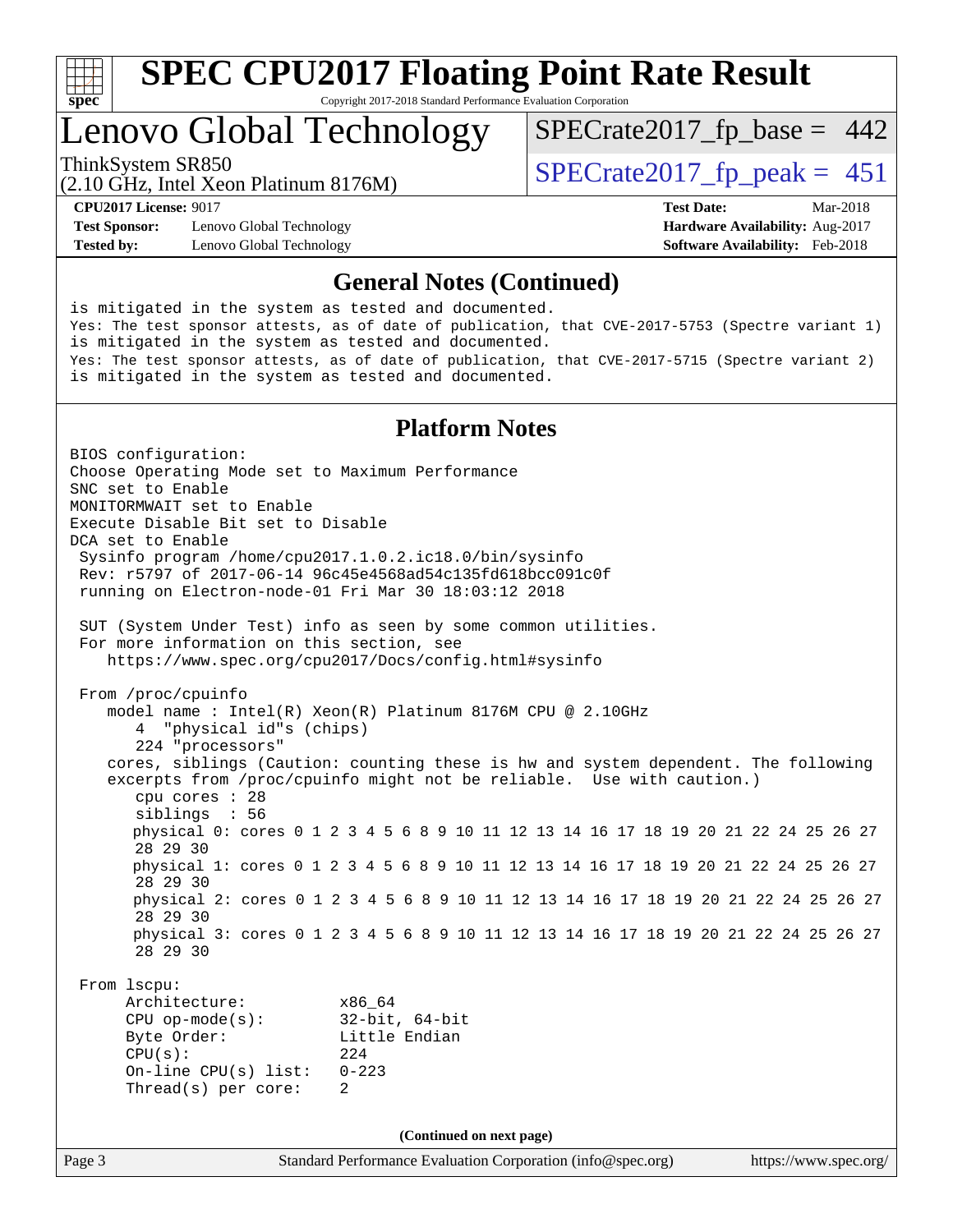

Copyright 2017-2018 Standard Performance Evaluation Corporation

### Lenovo Global Technology

(2.10 GHz, Intel Xeon Platinum 8176M)

ThinkSystem SR850<br>  $(2.10 \text{ GHz})$  Intel Xeon Platinum 8176M) [SPECrate2017\\_fp\\_peak =](http://www.spec.org/auto/cpu2017/Docs/result-fields.html#SPECrate2017fppeak) 451

[SPECrate2017\\_fp\\_base =](http://www.spec.org/auto/cpu2017/Docs/result-fields.html#SPECrate2017fpbase) 442

**[Test Sponsor:](http://www.spec.org/auto/cpu2017/Docs/result-fields.html#TestSponsor)** Lenovo Global Technology **[Hardware Availability:](http://www.spec.org/auto/cpu2017/Docs/result-fields.html#HardwareAvailability)** Aug-2017 **[Tested by:](http://www.spec.org/auto/cpu2017/Docs/result-fields.html#Testedby)** Lenovo Global Technology **[Software Availability:](http://www.spec.org/auto/cpu2017/Docs/result-fields.html#SoftwareAvailability)** Feb-2018

**[CPU2017 License:](http://www.spec.org/auto/cpu2017/Docs/result-fields.html#CPU2017License)** 9017 **[Test Date:](http://www.spec.org/auto/cpu2017/Docs/result-fields.html#TestDate)** Mar-2018

#### **[Platform Notes \(Continued\)](http://www.spec.org/auto/cpu2017/Docs/result-fields.html#PlatformNotes)**

| $Core(s)$ per socket:                | 28                                                                                      |  |  |  |  |  |
|--------------------------------------|-----------------------------------------------------------------------------------------|--|--|--|--|--|
| Socket(s):                           | 4                                                                                       |  |  |  |  |  |
| NUMA $node(s)$ :                     | 8                                                                                       |  |  |  |  |  |
| Vendor ID:                           | GenuineIntel                                                                            |  |  |  |  |  |
| CPU family:                          | 6                                                                                       |  |  |  |  |  |
| Model:                               | 85                                                                                      |  |  |  |  |  |
| Model name:                          | Intel(R) Xeon(R) Platinum 8176M CPU @ 2.10GHz                                           |  |  |  |  |  |
| Stepping:                            | 4                                                                                       |  |  |  |  |  |
| CPU MHz:                             | 2095.077                                                                                |  |  |  |  |  |
| BogoMIPS:                            | 4190.15                                                                                 |  |  |  |  |  |
| Virtualization:                      | $VT - x$                                                                                |  |  |  |  |  |
| L1d cache:                           | 32K                                                                                     |  |  |  |  |  |
| Lli cache:                           | 32K                                                                                     |  |  |  |  |  |
| $L2$ cache:                          | 1024K                                                                                   |  |  |  |  |  |
| L3 cache:                            | 39424K                                                                                  |  |  |  |  |  |
| NUMA node0 CPU(s):                   | $0-3, 7-9, 14-17, 21-23, 112-115, 119-121, 126-129, 133-135$                            |  |  |  |  |  |
| NUMA node1 CPU(s):                   | 4-6, 10-13, 18-20, 24-27, 116-118, 122-125, 130-132, 136-139                            |  |  |  |  |  |
| NUMA node2 CPU(s):                   | 28-31, 35-37, 42-45, 49-51, 140-143, 147-149, 154-157, 161-163                          |  |  |  |  |  |
| NUMA $node3$ $CPU(s)$ :              | 32-34, 38-41, 46-48, 52-55, 144-146, 150-153, 158-160, 164-167                          |  |  |  |  |  |
| NUMA $node4$ $CPU(s)$ :              | 56-59, 63-65, 70-73, 77-79, 168-171, 175-177, 182-185, 189-191                          |  |  |  |  |  |
| NUMA node5 CPU(s):                   | 60-62,66-69,74-76,80-83,172-174,178-181,186-188,192-195                                 |  |  |  |  |  |
| NUMA node6 CPU(s):                   | 84-87, 91-93, 98-101, 105-107, 196-199, 203-205, 210-213, 217-219                       |  |  |  |  |  |
| NUMA node7 CPU(s):                   | 88-90, 94-97, 102-104, 108-111, 200-202, 206-209, 214-216, 220-223                      |  |  |  |  |  |
| Flagg:                               | fpu vme de pse tsc msr pae mce cx8 apic sep mtrr pge mca cmov                           |  |  |  |  |  |
|                                      | pat pse36 clflush dts acpi mmx fxsr sse sse2 ss ht tm pbe syscall nx pdpelgb rdtscp     |  |  |  |  |  |
|                                      | lm constant_tsc art arch_perfmon pebs bts rep_good nopl xtopology nonstop_tsc           |  |  |  |  |  |
|                                      | aperfmperf eagerfpu pni pclmulqdq dtes64 monitor ds_cpl vmx smx est tm2 ssse3 sdbg      |  |  |  |  |  |
|                                      | fma cx16 xtpr pdcm pcid dca sse4_1 sse4_2 x2apic movbe popcnt tsc_deadline_timer aes    |  |  |  |  |  |
|                                      | xsave avx f16c rdrand lahf_lm abm 3dnowprefetch ida arat epb invpcid_single pln pts     |  |  |  |  |  |
|                                      | dtherm intel_pt rsb_ctxsw spec_ctrl retpoline kaiser tpr_shadow vnmi flexpriority       |  |  |  |  |  |
|                                      | ept vpid fsgsbase tsc_adjust bmil hle avx2 smep bmi2 erms invpcid rtm cqm mpx           |  |  |  |  |  |
|                                      | avx512f avx512dq rdseed adx smap clflushopt clwb avx512cd avx512bw avx512vl xsaveopt    |  |  |  |  |  |
| xsavec xgetbvl cqm_llc cqm_occup_llc |                                                                                         |  |  |  |  |  |
|                                      |                                                                                         |  |  |  |  |  |
| /proc/cpuinfo cache data             |                                                                                         |  |  |  |  |  |
| cache size $: 39424$ KB              |                                                                                         |  |  |  |  |  |
|                                      |                                                                                         |  |  |  |  |  |
|                                      | From numactl --hardware WARNING: a numactl 'node' might or might not correspond to a    |  |  |  |  |  |
| physical chip.                       |                                                                                         |  |  |  |  |  |
| $available: 8 nodes (0-7)$           |                                                                                         |  |  |  |  |  |
|                                      | node 0 cpus: 0 1 2 3 7 8 9 14 15 16 17 21 22 23 112 113 114 115 119 120 121 126 127 128 |  |  |  |  |  |
| 129 133 134 135                      |                                                                                         |  |  |  |  |  |
| node 0 size: 193129 MB               |                                                                                         |  |  |  |  |  |
| node 0 free: 192913 MB               |                                                                                         |  |  |  |  |  |
|                                      | node 1 cpus: 4 5 6 10 11 12 13 18 19 20 24 25 26 27 116 117 118 122 123 124 125 130 131 |  |  |  |  |  |
| 132 136 137 138 139                  |                                                                                         |  |  |  |  |  |
| node 1 size: 193528 MB               |                                                                                         |  |  |  |  |  |
|                                      |                                                                                         |  |  |  |  |  |
| (Continued on next page)             |                                                                                         |  |  |  |  |  |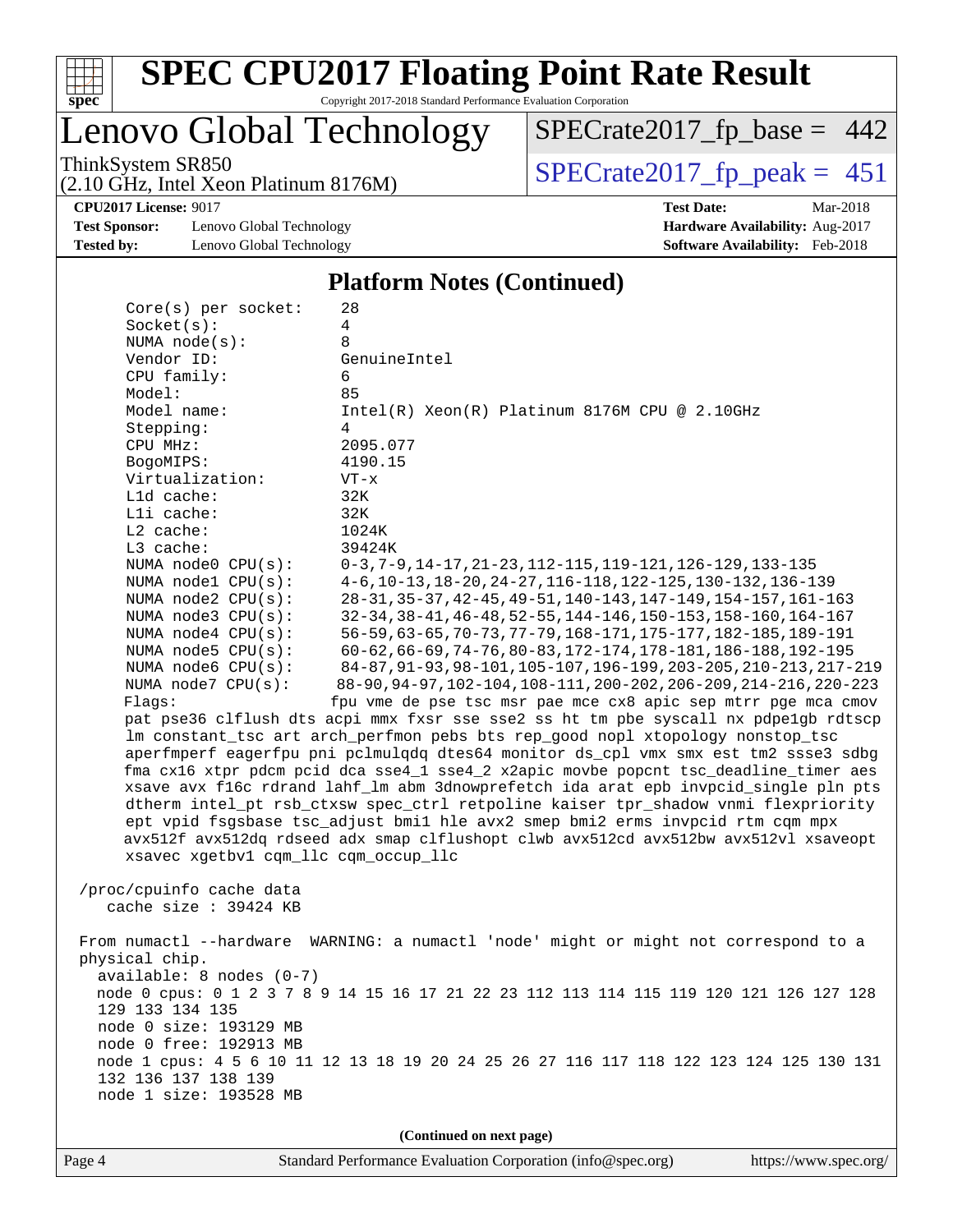

### Lenovo Global Technology

ThinkSystem SR850<br>(2.10 GHz, Intel Xeon Platinum 8176M)  $SPECrate2017_fpcak = 451$  $SPECTate2017_fp\_base = 442$ 

(2.10 GHz, Intel Xeon Platinum 8176M)

**[Test Sponsor:](http://www.spec.org/auto/cpu2017/Docs/result-fields.html#TestSponsor)** Lenovo Global Technology **[Hardware Availability:](http://www.spec.org/auto/cpu2017/Docs/result-fields.html#HardwareAvailability)** Aug-2017 **[Tested by:](http://www.spec.org/auto/cpu2017/Docs/result-fields.html#Testedby)** Lenovo Global Technology **[Software Availability:](http://www.spec.org/auto/cpu2017/Docs/result-fields.html#SoftwareAvailability)** Feb-2018

**[CPU2017 License:](http://www.spec.org/auto/cpu2017/Docs/result-fields.html#CPU2017License)** 9017 **[Test Date:](http://www.spec.org/auto/cpu2017/Docs/result-fields.html#TestDate)** Mar-2018

#### **[Platform Notes \(Continued\)](http://www.spec.org/auto/cpu2017/Docs/result-fields.html#PlatformNotes)**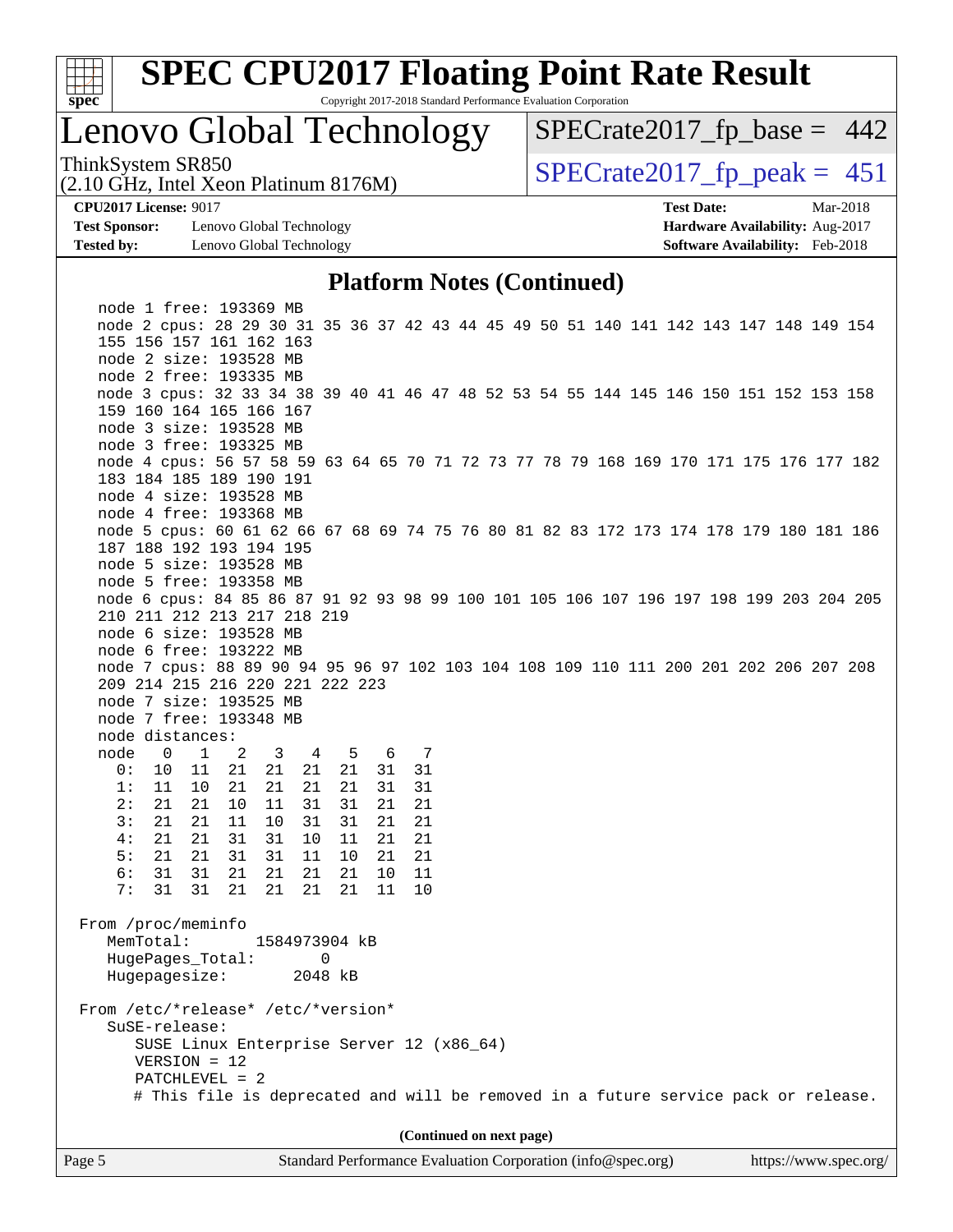

### Lenovo Global Technology

(2.10 GHz, Intel Xeon Platinum 8176M)

ThinkSystem SR850<br>  $(2.10 \text{ GHz})$  Intel Year Platinum 8176M)

 $SPECTate2017_fp\_base = 442$ 

**[Test Sponsor:](http://www.spec.org/auto/cpu2017/Docs/result-fields.html#TestSponsor)** Lenovo Global Technology **[Hardware Availability:](http://www.spec.org/auto/cpu2017/Docs/result-fields.html#HardwareAvailability)** Aug-2017 **[Tested by:](http://www.spec.org/auto/cpu2017/Docs/result-fields.html#Testedby)** Lenovo Global Technology **[Software Availability:](http://www.spec.org/auto/cpu2017/Docs/result-fields.html#SoftwareAvailability)** Feb-2018

**[CPU2017 License:](http://www.spec.org/auto/cpu2017/Docs/result-fields.html#CPU2017License)** 9017 **[Test Date:](http://www.spec.org/auto/cpu2017/Docs/result-fields.html#TestDate)** Mar-2018

#### **[Platform Notes \(Continued\)](http://www.spec.org/auto/cpu2017/Docs/result-fields.html#PlatformNotes)**

 # Please check /etc/os-release for details about this release. os-release: NAME="SLES" VERSION="12-SP2" VERSION\_ID="12.2" PRETTY\_NAME="SUSE Linux Enterprise Server 12 SP2" ID="sles" ANSI\_COLOR="0;32" CPE\_NAME="cpe:/o:suse:sles:12:sp2"

uname -a:

 Linux Electron-node-01 4.4.114-92.64-default #1 SMP Thu Feb 1 19:18:19 UTC 2018 (c6ce5db) x86\_64 x86\_64 x86\_64 GNU/Linux

run-level 3 Mar 30 17:57

 SPEC is set to: /home/cpu2017.1.0.2.ic18.0 Filesystem Type Size Used Avail Use% Mounted on /dev/sda4 xfs 688G 274G 415G 40% /home

 Additional information from dmidecode follows. WARNING: Use caution when you interpret this section. The 'dmidecode' program reads system data which is "intended to allow hardware to be accurately determined", but the intent may not be met, as there are frequent changes to hardware, firmware, and the "DMTF SMBIOS" standard. BIOS Lenovo -[TEE119R-1.22]- 02/06/2018 Memory: 48x Samsung M393A4K40BB2-CTD 32 GB 2 rank 2666

(End of data from sysinfo program)

#### **[Compiler Version Notes](http://www.spec.org/auto/cpu2017/Docs/result-fields.html#CompilerVersionNotes)**

============================================================================== CC 519.1bm  $r(base)$  538.imagick  $r(base, peak)$  544.nab  $r(base)$ ----------------------------------------------------------------------------- icc (ICC) 18.0.0 20170811 Copyright (C) 1985-2017 Intel Corporation. All rights reserved. ------------------------------------------------------------------------------ ============================================================================== CC 519.lbm\_r(peak) 544.nab\_r(peak) ----------------------------------------------------------------------------- icc (ICC) 18.0.0 20170811 Copyright (C) 1985-2017 Intel Corporation. All rights reserved. ------------------------------------------------------------------------------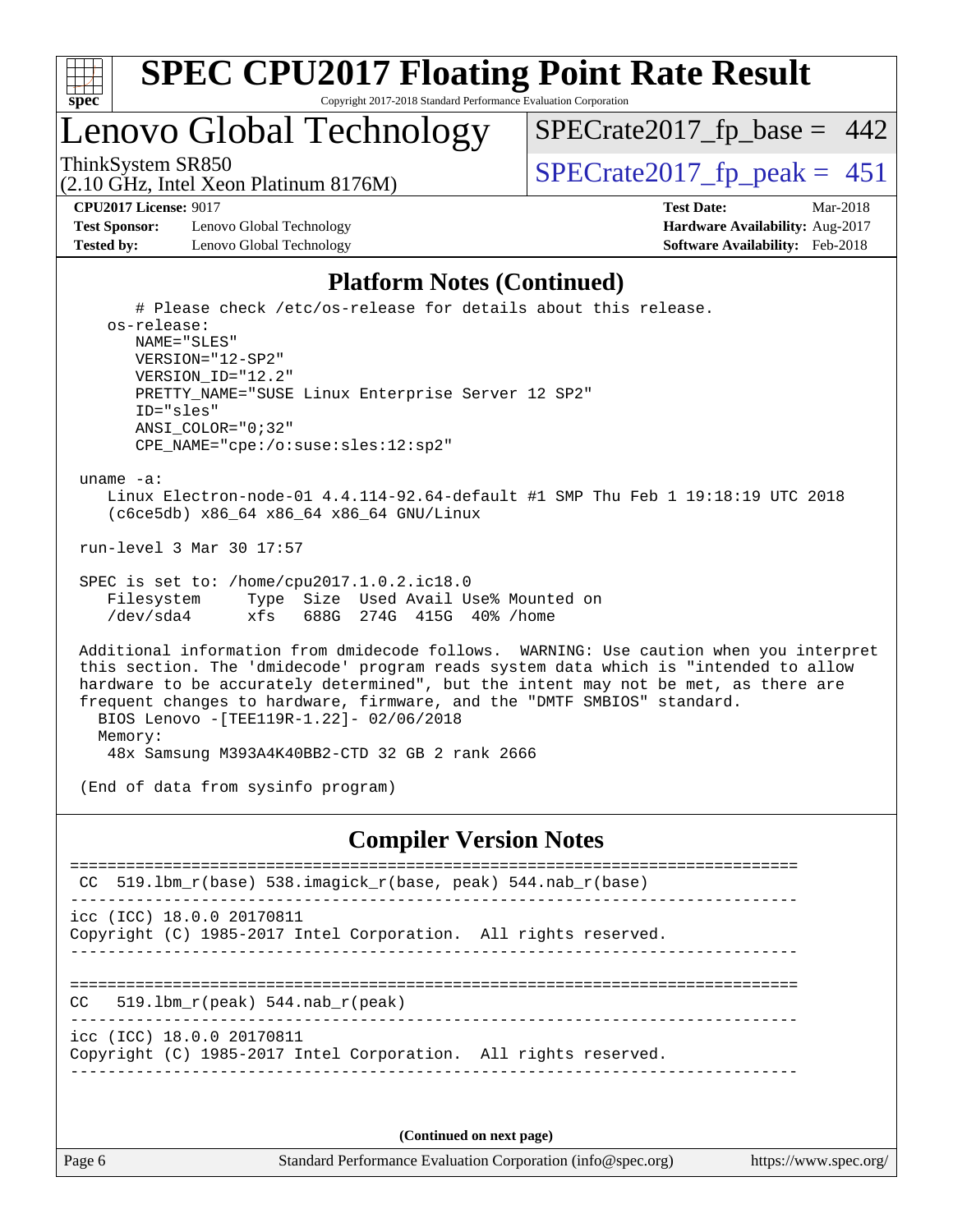

Copyright 2017-2018 Standard Performance Evaluation Corporation

### Lenovo Global Technology

ThinkSystem SR850<br>  $(2.10 \text{ GHz})$  Intel Xeon Platinum 8176M) [SPECrate2017\\_fp\\_peak =](http://www.spec.org/auto/cpu2017/Docs/result-fields.html#SPECrate2017fppeak) 451

[SPECrate2017\\_fp\\_base =](http://www.spec.org/auto/cpu2017/Docs/result-fields.html#SPECrate2017fpbase) 442

(2.10 GHz, Intel Xeon Platinum 8176M)

**[CPU2017 License:](http://www.spec.org/auto/cpu2017/Docs/result-fields.html#CPU2017License)** 9017 **[Test Date:](http://www.spec.org/auto/cpu2017/Docs/result-fields.html#TestDate)** Mar-2018 **[Test Sponsor:](http://www.spec.org/auto/cpu2017/Docs/result-fields.html#TestSponsor)** Lenovo Global Technology **[Hardware Availability:](http://www.spec.org/auto/cpu2017/Docs/result-fields.html#HardwareAvailability)** Aug-2017 **[Tested by:](http://www.spec.org/auto/cpu2017/Docs/result-fields.html#Testedby)** Lenovo Global Technology **[Software Availability:](http://www.spec.org/auto/cpu2017/Docs/result-fields.html#SoftwareAvailability)** Feb-2018

#### **[Compiler Version Notes \(Continued\)](http://www.spec.org/auto/cpu2017/Docs/result-fields.html#CompilerVersionNotes)**

| Page 7                                                                                                                     | Standard Performance Evaluation Corporation (info@spec.org) | https://www.spec.org/ |
|----------------------------------------------------------------------------------------------------------------------------|-------------------------------------------------------------|-----------------------|
|                                                                                                                            | (Continued on next page)                                    |                       |
| icpc (ICC) 18.0.0 20170811                                                                                                 |                                                             |                       |
| 507.cactuBSSN_r(peak)<br>FC                                                                                                |                                                             |                       |
|                                                                                                                            |                                                             |                       |
| ifort (IFORT) 18.0.0 20170811<br>Copyright (C) 1985-2017 Intel Corporation. All rights reserved.                           |                                                             |                       |
| icc (ICC) 18.0.0 20170811<br>Copyright (C) 1985-2017 Intel Corporation. All rights reserved.                               |                                                             |                       |
| icpc (ICC) 18.0.0 20170811<br>Copyright (C) 1985-2017 Intel Corporation. All rights reserved.                              |                                                             |                       |
| FC 507.cactuBSSN_r(base)                                                                                                   |                                                             |                       |
| Copyright (C) 1985-2017 Intel Corporation. All rights reserved.                                                            |                                                             |                       |
| Copyright (C) 1985-2017 Intel Corporation. All rights reserved.<br>icc (ICC) 18.0.0 20170811                               |                                                             |                       |
| icpc (ICC) 18.0.0 20170811                                                                                                 |                                                             |                       |
| 511.povray_r(peak) 526.blender_r(peak)<br>CC                                                                               |                                                             |                       |
| Copyright (C) 1985-2017 Intel Corporation. All rights reserved.                                                            |                                                             |                       |
| icpc (ICC) 18.0.0 20170811<br>Copyright (C) 1985-2017 Intel Corporation. All rights reserved.<br>icc (ICC) 18.0.0 20170811 |                                                             |                       |
| $CC$ 511.povray $r(base)$ 526.blender $r(base)$                                                                            |                                                             |                       |
| icpc (ICC) 18.0.0 20170811<br>Copyright (C) 1985-2017 Intel Corporation. All rights reserved.                              |                                                             |                       |
| CXXC 508.namd_r(peak) 510.parest_r(peak)                                                                                   |                                                             |                       |
|                                                                                                                            |                                                             |                       |
| icpc (ICC) 18.0.0 20170811<br>Copyright (C) 1985-2017 Intel Corporation. All rights reserved.                              |                                                             |                       |
| CXXC $508.namd_r(base) 510.parest_r(base)$                                                                                 |                                                             |                       |
|                                                                                                                            |                                                             |                       |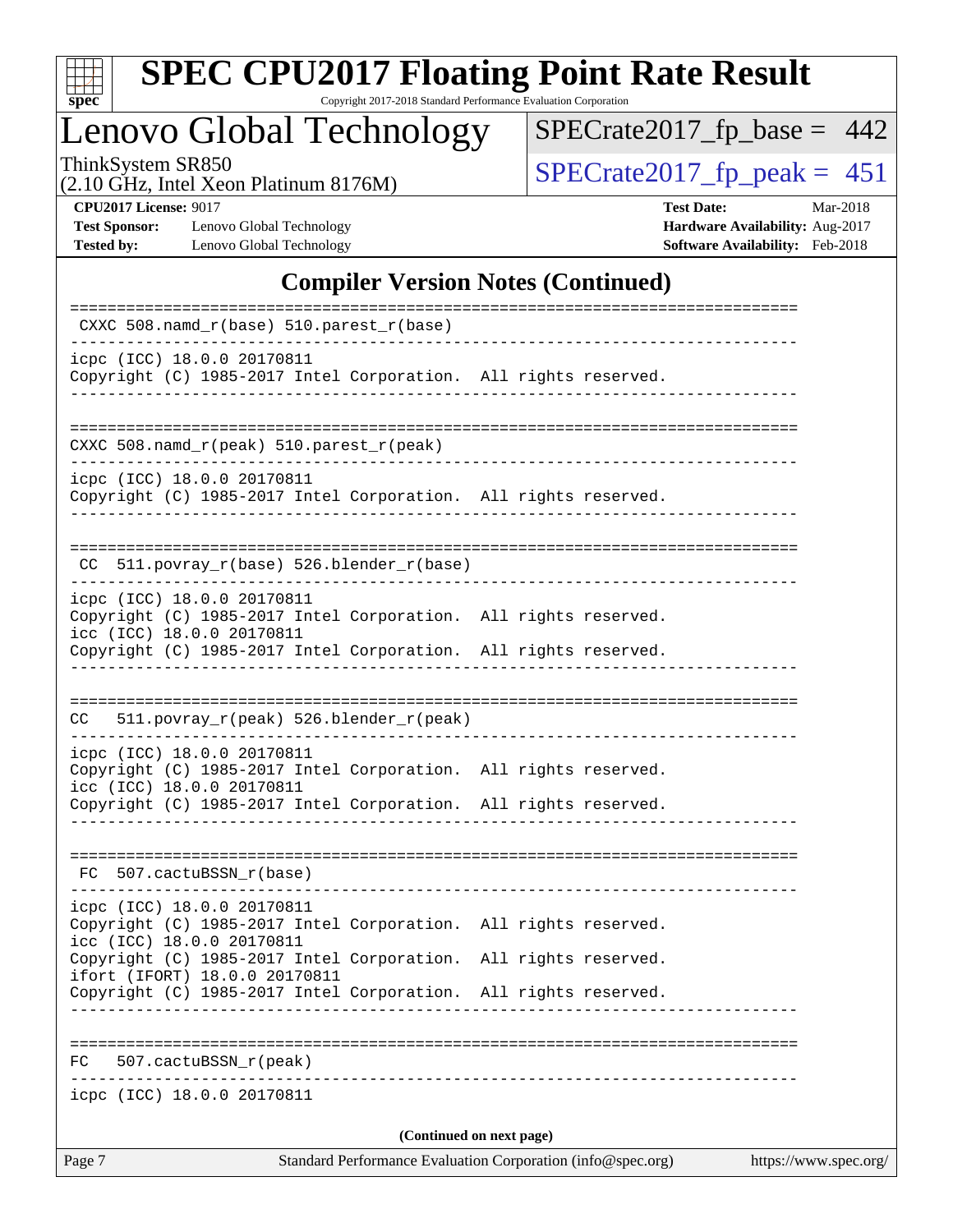

Copyright 2017-2018 Standard Performance Evaluation Corporation

### Lenovo Global Technology

ThinkSystem SR850<br>  $(2.10 \text{ GHz})$  Intel Xeon Platinum 8176M) [SPECrate2017\\_fp\\_peak =](http://www.spec.org/auto/cpu2017/Docs/result-fields.html#SPECrate2017fppeak) 451

[SPECrate2017\\_fp\\_base =](http://www.spec.org/auto/cpu2017/Docs/result-fields.html#SPECrate2017fpbase) 442

(2.10 GHz, Intel Xeon Platinum 8176M)

**[CPU2017 License:](http://www.spec.org/auto/cpu2017/Docs/result-fields.html#CPU2017License)** 9017 **[Test Date:](http://www.spec.org/auto/cpu2017/Docs/result-fields.html#TestDate)** Mar-2018 **[Test Sponsor:](http://www.spec.org/auto/cpu2017/Docs/result-fields.html#TestSponsor)** Lenovo Global Technology **[Hardware Availability:](http://www.spec.org/auto/cpu2017/Docs/result-fields.html#HardwareAvailability)** Aug-2017 **[Tested by:](http://www.spec.org/auto/cpu2017/Docs/result-fields.html#Testedby)** Lenovo Global Technology **[Software Availability:](http://www.spec.org/auto/cpu2017/Docs/result-fields.html#SoftwareAvailability)** Feb-2018

#### **[Compiler Version Notes \(Continued\)](http://www.spec.org/auto/cpu2017/Docs/result-fields.html#CompilerVersionNotes)**

| Complier version rotes (Communeu)                                                                                             |  |                                                                          |  |  |  |  |  |
|-------------------------------------------------------------------------------------------------------------------------------|--|--------------------------------------------------------------------------|--|--|--|--|--|
| Copyright (C) 1985-2017 Intel Corporation. All rights reserved.<br>icc (ICC) 18.0.0 20170811                                  |  |                                                                          |  |  |  |  |  |
| Copyright (C) 1985-2017 Intel Corporation. All rights reserved.<br>ifort (IFORT) 18.0.0 20170811                              |  |                                                                          |  |  |  |  |  |
| Copyright (C) 1985-2017 Intel Corporation. All rights reserved.                                                               |  |                                                                          |  |  |  |  |  |
|                                                                                                                               |  |                                                                          |  |  |  |  |  |
|                                                                                                                               |  | FC 503.bwaves_r(base, peak) 549.fotonik3d_r(base, peak) 554.roms_r(base) |  |  |  |  |  |
| ifort (IFORT) 18.0.0 20170811<br>Copyright (C) 1985-2017 Intel Corporation. All rights reserved.                              |  |                                                                          |  |  |  |  |  |
| $554.rows_r (peak)$<br>FC                                                                                                     |  |                                                                          |  |  |  |  |  |
| ifort (IFORT) 18.0.0 20170811<br>Copyright (C) 1985-2017 Intel Corporation. All rights reserved.                              |  |                                                                          |  |  |  |  |  |
| $CC$ 521.wrf_r(base) 527.cam4_r(base)                                                                                         |  |                                                                          |  |  |  |  |  |
| ifort (IFORT) 18.0.0 20170811                                                                                                 |  |                                                                          |  |  |  |  |  |
| Copyright (C) 1985-2017 Intel Corporation. All rights reserved.<br>icc (ICC) 18.0.0 20170811                                  |  |                                                                          |  |  |  |  |  |
| Copyright (C) 1985-2017 Intel Corporation. All rights reserved.                                                               |  |                                                                          |  |  |  |  |  |
|                                                                                                                               |  |                                                                          |  |  |  |  |  |
| $CC = 521.wrf_r(peak) 527.cam4_r(peak)$                                                                                       |  |                                                                          |  |  |  |  |  |
| ifort (IFORT) 18.0.0 20170811<br>Copyright (C) 1985-2017 Intel Corporation. All rights reserved.<br>icc (ICC) 18.0.0 20170811 |  |                                                                          |  |  |  |  |  |
| Copyright (C) 1985-2017 Intel Corporation. All rights reserved.                                                               |  |                                                                          |  |  |  |  |  |
|                                                                                                                               |  |                                                                          |  |  |  |  |  |

### **[Base Compiler Invocation](http://www.spec.org/auto/cpu2017/Docs/result-fields.html#BaseCompilerInvocation)**

[C benchmarks](http://www.spec.org/auto/cpu2017/Docs/result-fields.html#Cbenchmarks): [icc](http://www.spec.org/cpu2017/results/res2018q2/cpu2017-20180528-06024.flags.html#user_CCbase_intel_icc_18.0_66fc1ee009f7361af1fbd72ca7dcefbb700085f36577c54f309893dd4ec40d12360134090235512931783d35fd58c0460139e722d5067c5574d8eaf2b3e37e92)

[C++ benchmarks:](http://www.spec.org/auto/cpu2017/Docs/result-fields.html#CXXbenchmarks) [icpc](http://www.spec.org/cpu2017/results/res2018q2/cpu2017-20180528-06024.flags.html#user_CXXbase_intel_icpc_18.0_c510b6838c7f56d33e37e94d029a35b4a7bccf4766a728ee175e80a419847e808290a9b78be685c44ab727ea267ec2f070ec5dc83b407c0218cded6866a35d07)

**(Continued on next page)**

Page 8 Standard Performance Evaluation Corporation [\(info@spec.org\)](mailto:info@spec.org) <https://www.spec.org/>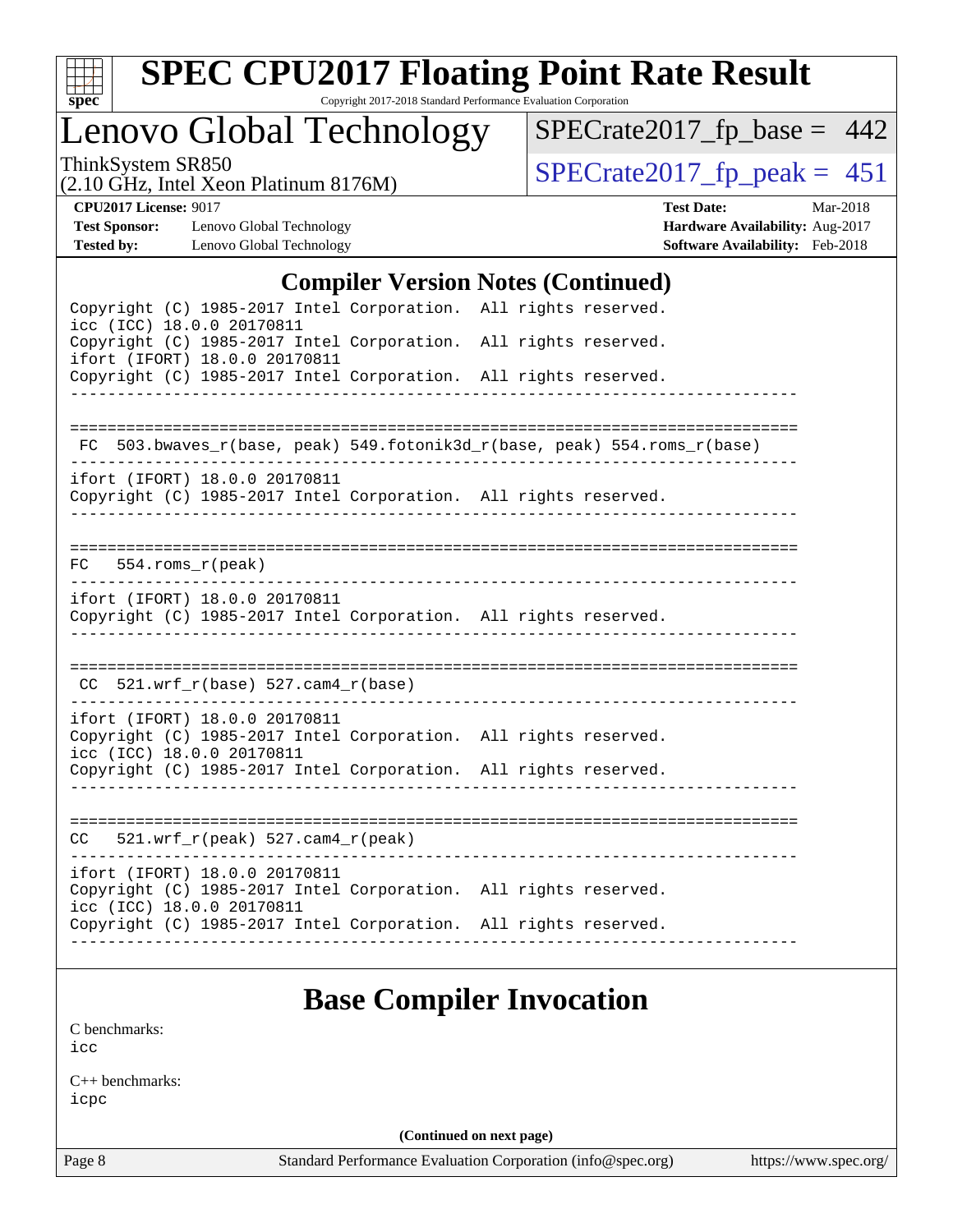

## Lenovo Global Technology

ThinkSystem SR850<br>(2.10 GHz, Intel Xeon Platinum 8176M)  $SPECrate2017_fpcak = 451$  $SPECTate2017_fp\_base = 442$ 

(2.10 GHz, Intel Xeon Platinum 8176M)

**[Test Sponsor:](http://www.spec.org/auto/cpu2017/Docs/result-fields.html#TestSponsor)** Lenovo Global Technology **[Hardware Availability:](http://www.spec.org/auto/cpu2017/Docs/result-fields.html#HardwareAvailability)** Aug-2017 **[Tested by:](http://www.spec.org/auto/cpu2017/Docs/result-fields.html#Testedby)** Lenovo Global Technology **[Software Availability:](http://www.spec.org/auto/cpu2017/Docs/result-fields.html#SoftwareAvailability)** Feb-2018

**[CPU2017 License:](http://www.spec.org/auto/cpu2017/Docs/result-fields.html#CPU2017License)** 9017 **[Test Date:](http://www.spec.org/auto/cpu2017/Docs/result-fields.html#TestDate)** Mar-2018

### **[Base Compiler Invocation \(Continued\)](http://www.spec.org/auto/cpu2017/Docs/result-fields.html#BaseCompilerInvocation)**

[Fortran benchmarks](http://www.spec.org/auto/cpu2017/Docs/result-fields.html#Fortranbenchmarks): [ifort](http://www.spec.org/cpu2017/results/res2018q2/cpu2017-20180528-06024.flags.html#user_FCbase_intel_ifort_18.0_8111460550e3ca792625aed983ce982f94888b8b503583aa7ba2b8303487b4d8a21a13e7191a45c5fd58ff318f48f9492884d4413fa793fd88dd292cad7027ca)

[Benchmarks using both Fortran and C](http://www.spec.org/auto/cpu2017/Docs/result-fields.html#BenchmarksusingbothFortranandC): [ifort](http://www.spec.org/cpu2017/results/res2018q2/cpu2017-20180528-06024.flags.html#user_CC_FCbase_intel_ifort_18.0_8111460550e3ca792625aed983ce982f94888b8b503583aa7ba2b8303487b4d8a21a13e7191a45c5fd58ff318f48f9492884d4413fa793fd88dd292cad7027ca) [icc](http://www.spec.org/cpu2017/results/res2018q2/cpu2017-20180528-06024.flags.html#user_CC_FCbase_intel_icc_18.0_66fc1ee009f7361af1fbd72ca7dcefbb700085f36577c54f309893dd4ec40d12360134090235512931783d35fd58c0460139e722d5067c5574d8eaf2b3e37e92)

[Benchmarks using both C and C++](http://www.spec.org/auto/cpu2017/Docs/result-fields.html#BenchmarksusingbothCandCXX): [icpc](http://www.spec.org/cpu2017/results/res2018q2/cpu2017-20180528-06024.flags.html#user_CC_CXXbase_intel_icpc_18.0_c510b6838c7f56d33e37e94d029a35b4a7bccf4766a728ee175e80a419847e808290a9b78be685c44ab727ea267ec2f070ec5dc83b407c0218cded6866a35d07) [icc](http://www.spec.org/cpu2017/results/res2018q2/cpu2017-20180528-06024.flags.html#user_CC_CXXbase_intel_icc_18.0_66fc1ee009f7361af1fbd72ca7dcefbb700085f36577c54f309893dd4ec40d12360134090235512931783d35fd58c0460139e722d5067c5574d8eaf2b3e37e92)

[Benchmarks using Fortran, C, and C++:](http://www.spec.org/auto/cpu2017/Docs/result-fields.html#BenchmarksusingFortranCandCXX) [icpc](http://www.spec.org/cpu2017/results/res2018q2/cpu2017-20180528-06024.flags.html#user_CC_CXX_FCbase_intel_icpc_18.0_c510b6838c7f56d33e37e94d029a35b4a7bccf4766a728ee175e80a419847e808290a9b78be685c44ab727ea267ec2f070ec5dc83b407c0218cded6866a35d07) [icc](http://www.spec.org/cpu2017/results/res2018q2/cpu2017-20180528-06024.flags.html#user_CC_CXX_FCbase_intel_icc_18.0_66fc1ee009f7361af1fbd72ca7dcefbb700085f36577c54f309893dd4ec40d12360134090235512931783d35fd58c0460139e722d5067c5574d8eaf2b3e37e92) [ifort](http://www.spec.org/cpu2017/results/res2018q2/cpu2017-20180528-06024.flags.html#user_CC_CXX_FCbase_intel_ifort_18.0_8111460550e3ca792625aed983ce982f94888b8b503583aa7ba2b8303487b4d8a21a13e7191a45c5fd58ff318f48f9492884d4413fa793fd88dd292cad7027ca)

#### **[Base Portability Flags](http://www.spec.org/auto/cpu2017/Docs/result-fields.html#BasePortabilityFlags)**

 503.bwaves\_r: [-DSPEC\\_LP64](http://www.spec.org/cpu2017/results/res2018q2/cpu2017-20180528-06024.flags.html#suite_basePORTABILITY503_bwaves_r_DSPEC_LP64) 507.cactuBSSN\_r: [-DSPEC\\_LP64](http://www.spec.org/cpu2017/results/res2018q2/cpu2017-20180528-06024.flags.html#suite_basePORTABILITY507_cactuBSSN_r_DSPEC_LP64) 508.namd\_r: [-DSPEC\\_LP64](http://www.spec.org/cpu2017/results/res2018q2/cpu2017-20180528-06024.flags.html#suite_basePORTABILITY508_namd_r_DSPEC_LP64) 510.parest\_r: [-DSPEC\\_LP64](http://www.spec.org/cpu2017/results/res2018q2/cpu2017-20180528-06024.flags.html#suite_basePORTABILITY510_parest_r_DSPEC_LP64) 511.povray\_r: [-DSPEC\\_LP64](http://www.spec.org/cpu2017/results/res2018q2/cpu2017-20180528-06024.flags.html#suite_basePORTABILITY511_povray_r_DSPEC_LP64) 519.lbm\_r: [-DSPEC\\_LP64](http://www.spec.org/cpu2017/results/res2018q2/cpu2017-20180528-06024.flags.html#suite_basePORTABILITY519_lbm_r_DSPEC_LP64) 521.wrf\_r: [-DSPEC\\_LP64](http://www.spec.org/cpu2017/results/res2018q2/cpu2017-20180528-06024.flags.html#suite_basePORTABILITY521_wrf_r_DSPEC_LP64) [-DSPEC\\_CASE\\_FLAG](http://www.spec.org/cpu2017/results/res2018q2/cpu2017-20180528-06024.flags.html#b521.wrf_r_baseCPORTABILITY_DSPEC_CASE_FLAG) [-convert big\\_endian](http://www.spec.org/cpu2017/results/res2018q2/cpu2017-20180528-06024.flags.html#user_baseFPORTABILITY521_wrf_r_convert_big_endian_c3194028bc08c63ac5d04de18c48ce6d347e4e562e8892b8bdbdc0214820426deb8554edfa529a3fb25a586e65a3d812c835984020483e7e73212c4d31a38223) 526.blender\_r: [-DSPEC\\_LP64](http://www.spec.org/cpu2017/results/res2018q2/cpu2017-20180528-06024.flags.html#suite_basePORTABILITY526_blender_r_DSPEC_LP64) [-DSPEC\\_LINUX](http://www.spec.org/cpu2017/results/res2018q2/cpu2017-20180528-06024.flags.html#b526.blender_r_baseCPORTABILITY_DSPEC_LINUX) [-funsigned-char](http://www.spec.org/cpu2017/results/res2018q2/cpu2017-20180528-06024.flags.html#user_baseCPORTABILITY526_blender_r_force_uchar_40c60f00ab013830e2dd6774aeded3ff59883ba5a1fc5fc14077f794d777847726e2a5858cbc7672e36e1b067e7e5c1d9a74f7176df07886a243d7cc18edfe67) 527.cam4\_r: [-DSPEC\\_LP64](http://www.spec.org/cpu2017/results/res2018q2/cpu2017-20180528-06024.flags.html#suite_basePORTABILITY527_cam4_r_DSPEC_LP64) [-DSPEC\\_CASE\\_FLAG](http://www.spec.org/cpu2017/results/res2018q2/cpu2017-20180528-06024.flags.html#b527.cam4_r_baseCPORTABILITY_DSPEC_CASE_FLAG) 538.imagick\_r: [-DSPEC\\_LP64](http://www.spec.org/cpu2017/results/res2018q2/cpu2017-20180528-06024.flags.html#suite_basePORTABILITY538_imagick_r_DSPEC_LP64) 544.nab\_r: [-DSPEC\\_LP64](http://www.spec.org/cpu2017/results/res2018q2/cpu2017-20180528-06024.flags.html#suite_basePORTABILITY544_nab_r_DSPEC_LP64) 549.fotonik3d\_r: [-DSPEC\\_LP64](http://www.spec.org/cpu2017/results/res2018q2/cpu2017-20180528-06024.flags.html#suite_basePORTABILITY549_fotonik3d_r_DSPEC_LP64) 554.roms\_r: [-DSPEC\\_LP64](http://www.spec.org/cpu2017/results/res2018q2/cpu2017-20180528-06024.flags.html#suite_basePORTABILITY554_roms_r_DSPEC_LP64)

### **[Base Optimization Flags](http://www.spec.org/auto/cpu2017/Docs/result-fields.html#BaseOptimizationFlags)**

[C benchmarks](http://www.spec.org/auto/cpu2017/Docs/result-fields.html#Cbenchmarks):

[-xCORE-AVX2](http://www.spec.org/cpu2017/results/res2018q2/cpu2017-20180528-06024.flags.html#user_CCbase_f-xCORE-AVX2) [-ipo](http://www.spec.org/cpu2017/results/res2018q2/cpu2017-20180528-06024.flags.html#user_CCbase_f-ipo) [-O3](http://www.spec.org/cpu2017/results/res2018q2/cpu2017-20180528-06024.flags.html#user_CCbase_f-O3) [-no-prec-div](http://www.spec.org/cpu2017/results/res2018q2/cpu2017-20180528-06024.flags.html#user_CCbase_f-no-prec-div) [-qopt-prefetch](http://www.spec.org/cpu2017/results/res2018q2/cpu2017-20180528-06024.flags.html#user_CCbase_f-qopt-prefetch) [-ffinite-math-only](http://www.spec.org/cpu2017/results/res2018q2/cpu2017-20180528-06024.flags.html#user_CCbase_f_finite_math_only_cb91587bd2077682c4b38af759c288ed7c732db004271a9512da14a4f8007909a5f1427ecbf1a0fb78ff2a814402c6114ac565ca162485bbcae155b5e4258871) [-qopt-mem-layout-trans=3](http://www.spec.org/cpu2017/results/res2018q2/cpu2017-20180528-06024.flags.html#user_CCbase_f-qopt-mem-layout-trans_de80db37974c74b1f0e20d883f0b675c88c3b01e9d123adea9b28688d64333345fb62bc4a798493513fdb68f60282f9a726aa07f478b2f7113531aecce732043) [C++ benchmarks:](http://www.spec.org/auto/cpu2017/Docs/result-fields.html#CXXbenchmarks) [-xCORE-AVX2](http://www.spec.org/cpu2017/results/res2018q2/cpu2017-20180528-06024.flags.html#user_CXXbase_f-xCORE-AVX2) [-ipo](http://www.spec.org/cpu2017/results/res2018q2/cpu2017-20180528-06024.flags.html#user_CXXbase_f-ipo) [-O3](http://www.spec.org/cpu2017/results/res2018q2/cpu2017-20180528-06024.flags.html#user_CXXbase_f-O3) [-no-prec-div](http://www.spec.org/cpu2017/results/res2018q2/cpu2017-20180528-06024.flags.html#user_CXXbase_f-no-prec-div) [-qopt-prefetch](http://www.spec.org/cpu2017/results/res2018q2/cpu2017-20180528-06024.flags.html#user_CXXbase_f-qopt-prefetch) [-ffinite-math-only](http://www.spec.org/cpu2017/results/res2018q2/cpu2017-20180528-06024.flags.html#user_CXXbase_f_finite_math_only_cb91587bd2077682c4b38af759c288ed7c732db004271a9512da14a4f8007909a5f1427ecbf1a0fb78ff2a814402c6114ac565ca162485bbcae155b5e4258871) [-qopt-mem-layout-trans=3](http://www.spec.org/cpu2017/results/res2018q2/cpu2017-20180528-06024.flags.html#user_CXXbase_f-qopt-mem-layout-trans_de80db37974c74b1f0e20d883f0b675c88c3b01e9d123adea9b28688d64333345fb62bc4a798493513fdb68f60282f9a726aa07f478b2f7113531aecce732043) [Fortran benchmarks](http://www.spec.org/auto/cpu2017/Docs/result-fields.html#Fortranbenchmarks): [-xCORE-AVX2](http://www.spec.org/cpu2017/results/res2018q2/cpu2017-20180528-06024.flags.html#user_FCbase_f-xCORE-AVX2) [-ipo](http://www.spec.org/cpu2017/results/res2018q2/cpu2017-20180528-06024.flags.html#user_FCbase_f-ipo) [-O3](http://www.spec.org/cpu2017/results/res2018q2/cpu2017-20180528-06024.flags.html#user_FCbase_f-O3) [-no-prec-div](http://www.spec.org/cpu2017/results/res2018q2/cpu2017-20180528-06024.flags.html#user_FCbase_f-no-prec-div) [-qopt-prefetch](http://www.spec.org/cpu2017/results/res2018q2/cpu2017-20180528-06024.flags.html#user_FCbase_f-qopt-prefetch) [-ffinite-math-only](http://www.spec.org/cpu2017/results/res2018q2/cpu2017-20180528-06024.flags.html#user_FCbase_f_finite_math_only_cb91587bd2077682c4b38af759c288ed7c732db004271a9512da14a4f8007909a5f1427ecbf1a0fb78ff2a814402c6114ac565ca162485bbcae155b5e4258871)

| Page 9 | Standard Performance Evaluation Corporation (info@spec.org) | https://www.spec.org/ |
|--------|-------------------------------------------------------------|-----------------------|
|        |                                                             |                       |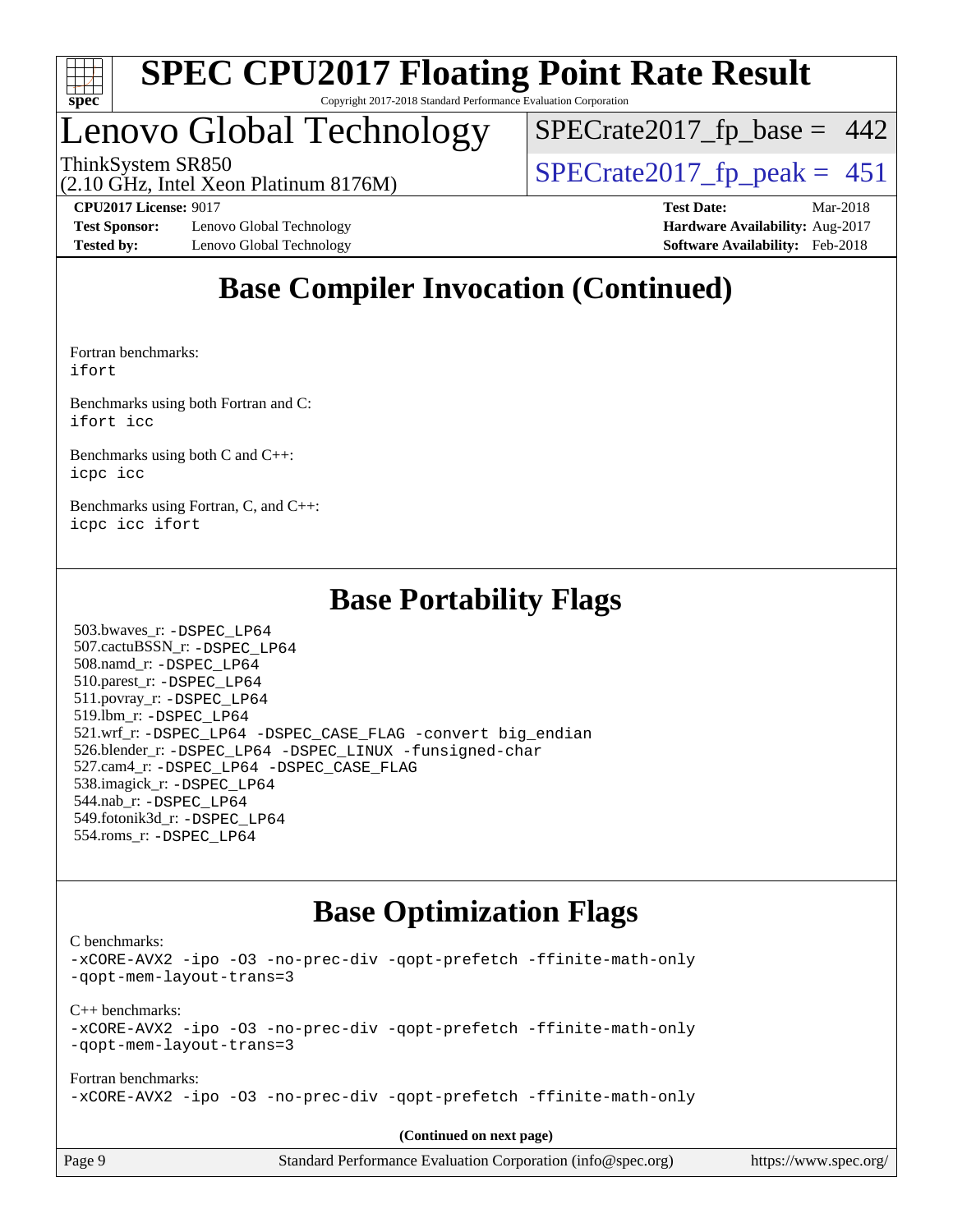

## Lenovo Global Technology

ThinkSystem SR850<br>(2.10 GHz, Intel Xeon Platinum 8176M)  $SPECrate2017_fp\_peak = 451$  $SPECTate2017_fp\_base = 442$ 

(2.10 GHz, Intel Xeon Platinum 8176M)

**[Test Sponsor:](http://www.spec.org/auto/cpu2017/Docs/result-fields.html#TestSponsor)** Lenovo Global Technology **[Hardware Availability:](http://www.spec.org/auto/cpu2017/Docs/result-fields.html#HardwareAvailability)** Aug-2017 **[Tested by:](http://www.spec.org/auto/cpu2017/Docs/result-fields.html#Testedby)** Lenovo Global Technology **[Software Availability:](http://www.spec.org/auto/cpu2017/Docs/result-fields.html#SoftwareAvailability)** Feb-2018

**[CPU2017 License:](http://www.spec.org/auto/cpu2017/Docs/result-fields.html#CPU2017License)** 9017 **[Test Date:](http://www.spec.org/auto/cpu2017/Docs/result-fields.html#TestDate)** Mar-2018

### **[Base Optimization Flags \(Continued\)](http://www.spec.org/auto/cpu2017/Docs/result-fields.html#BaseOptimizationFlags)**

[Fortran benchmarks](http://www.spec.org/auto/cpu2017/Docs/result-fields.html#Fortranbenchmarks) (continued):

[-qopt-mem-layout-trans=3](http://www.spec.org/cpu2017/results/res2018q2/cpu2017-20180528-06024.flags.html#user_FCbase_f-qopt-mem-layout-trans_de80db37974c74b1f0e20d883f0b675c88c3b01e9d123adea9b28688d64333345fb62bc4a798493513fdb68f60282f9a726aa07f478b2f7113531aecce732043) [-nostandard-realloc-lhs](http://www.spec.org/cpu2017/results/res2018q2/cpu2017-20180528-06024.flags.html#user_FCbase_f_2003_std_realloc_82b4557e90729c0f113870c07e44d33d6f5a304b4f63d4c15d2d0f1fab99f5daaed73bdb9275d9ae411527f28b936061aa8b9c8f2d63842963b95c9dd6426b8a) [-align array32byte](http://www.spec.org/cpu2017/results/res2018q2/cpu2017-20180528-06024.flags.html#user_FCbase_align_array32byte_b982fe038af199962ba9a80c053b8342c548c85b40b8e86eb3cc33dee0d7986a4af373ac2d51c3f7cf710a18d62fdce2948f201cd044323541f22fc0fffc51b6) [Benchmarks using both Fortran and C](http://www.spec.org/auto/cpu2017/Docs/result-fields.html#BenchmarksusingbothFortranandC): [-xCORE-AVX2](http://www.spec.org/cpu2017/results/res2018q2/cpu2017-20180528-06024.flags.html#user_CC_FCbase_f-xCORE-AVX2) [-ipo](http://www.spec.org/cpu2017/results/res2018q2/cpu2017-20180528-06024.flags.html#user_CC_FCbase_f-ipo) [-O3](http://www.spec.org/cpu2017/results/res2018q2/cpu2017-20180528-06024.flags.html#user_CC_FCbase_f-O3) [-no-prec-div](http://www.spec.org/cpu2017/results/res2018q2/cpu2017-20180528-06024.flags.html#user_CC_FCbase_f-no-prec-div) [-qopt-prefetch](http://www.spec.org/cpu2017/results/res2018q2/cpu2017-20180528-06024.flags.html#user_CC_FCbase_f-qopt-prefetch) [-ffinite-math-only](http://www.spec.org/cpu2017/results/res2018q2/cpu2017-20180528-06024.flags.html#user_CC_FCbase_f_finite_math_only_cb91587bd2077682c4b38af759c288ed7c732db004271a9512da14a4f8007909a5f1427ecbf1a0fb78ff2a814402c6114ac565ca162485bbcae155b5e4258871) [-qopt-mem-layout-trans=3](http://www.spec.org/cpu2017/results/res2018q2/cpu2017-20180528-06024.flags.html#user_CC_FCbase_f-qopt-mem-layout-trans_de80db37974c74b1f0e20d883f0b675c88c3b01e9d123adea9b28688d64333345fb62bc4a798493513fdb68f60282f9a726aa07f478b2f7113531aecce732043) [-nostandard-realloc-lhs](http://www.spec.org/cpu2017/results/res2018q2/cpu2017-20180528-06024.flags.html#user_CC_FCbase_f_2003_std_realloc_82b4557e90729c0f113870c07e44d33d6f5a304b4f63d4c15d2d0f1fab99f5daaed73bdb9275d9ae411527f28b936061aa8b9c8f2d63842963b95c9dd6426b8a) [-align array32byte](http://www.spec.org/cpu2017/results/res2018q2/cpu2017-20180528-06024.flags.html#user_CC_FCbase_align_array32byte_b982fe038af199962ba9a80c053b8342c548c85b40b8e86eb3cc33dee0d7986a4af373ac2d51c3f7cf710a18d62fdce2948f201cd044323541f22fc0fffc51b6) [Benchmarks using both C and C++](http://www.spec.org/auto/cpu2017/Docs/result-fields.html#BenchmarksusingbothCandCXX): [-xCORE-AVX2](http://www.spec.org/cpu2017/results/res2018q2/cpu2017-20180528-06024.flags.html#user_CC_CXXbase_f-xCORE-AVX2) [-ipo](http://www.spec.org/cpu2017/results/res2018q2/cpu2017-20180528-06024.flags.html#user_CC_CXXbase_f-ipo) [-O3](http://www.spec.org/cpu2017/results/res2018q2/cpu2017-20180528-06024.flags.html#user_CC_CXXbase_f-O3) [-no-prec-div](http://www.spec.org/cpu2017/results/res2018q2/cpu2017-20180528-06024.flags.html#user_CC_CXXbase_f-no-prec-div) [-qopt-prefetch](http://www.spec.org/cpu2017/results/res2018q2/cpu2017-20180528-06024.flags.html#user_CC_CXXbase_f-qopt-prefetch) [-ffinite-math-only](http://www.spec.org/cpu2017/results/res2018q2/cpu2017-20180528-06024.flags.html#user_CC_CXXbase_f_finite_math_only_cb91587bd2077682c4b38af759c288ed7c732db004271a9512da14a4f8007909a5f1427ecbf1a0fb78ff2a814402c6114ac565ca162485bbcae155b5e4258871) [-qopt-mem-layout-trans=3](http://www.spec.org/cpu2017/results/res2018q2/cpu2017-20180528-06024.flags.html#user_CC_CXXbase_f-qopt-mem-layout-trans_de80db37974c74b1f0e20d883f0b675c88c3b01e9d123adea9b28688d64333345fb62bc4a798493513fdb68f60282f9a726aa07f478b2f7113531aecce732043) [Benchmarks using Fortran, C, and C++:](http://www.spec.org/auto/cpu2017/Docs/result-fields.html#BenchmarksusingFortranCandCXX) [-xCORE-AVX2](http://www.spec.org/cpu2017/results/res2018q2/cpu2017-20180528-06024.flags.html#user_CC_CXX_FCbase_f-xCORE-AVX2) [-ipo](http://www.spec.org/cpu2017/results/res2018q2/cpu2017-20180528-06024.flags.html#user_CC_CXX_FCbase_f-ipo) [-O3](http://www.spec.org/cpu2017/results/res2018q2/cpu2017-20180528-06024.flags.html#user_CC_CXX_FCbase_f-O3) [-no-prec-div](http://www.spec.org/cpu2017/results/res2018q2/cpu2017-20180528-06024.flags.html#user_CC_CXX_FCbase_f-no-prec-div) [-qopt-prefetch](http://www.spec.org/cpu2017/results/res2018q2/cpu2017-20180528-06024.flags.html#user_CC_CXX_FCbase_f-qopt-prefetch) [-ffinite-math-only](http://www.spec.org/cpu2017/results/res2018q2/cpu2017-20180528-06024.flags.html#user_CC_CXX_FCbase_f_finite_math_only_cb91587bd2077682c4b38af759c288ed7c732db004271a9512da14a4f8007909a5f1427ecbf1a0fb78ff2a814402c6114ac565ca162485bbcae155b5e4258871) [-qopt-mem-layout-trans=3](http://www.spec.org/cpu2017/results/res2018q2/cpu2017-20180528-06024.flags.html#user_CC_CXX_FCbase_f-qopt-mem-layout-trans_de80db37974c74b1f0e20d883f0b675c88c3b01e9d123adea9b28688d64333345fb62bc4a798493513fdb68f60282f9a726aa07f478b2f7113531aecce732043) [-nostandard-realloc-lhs](http://www.spec.org/cpu2017/results/res2018q2/cpu2017-20180528-06024.flags.html#user_CC_CXX_FCbase_f_2003_std_realloc_82b4557e90729c0f113870c07e44d33d6f5a304b4f63d4c15d2d0f1fab99f5daaed73bdb9275d9ae411527f28b936061aa8b9c8f2d63842963b95c9dd6426b8a) [-align array32byte](http://www.spec.org/cpu2017/results/res2018q2/cpu2017-20180528-06024.flags.html#user_CC_CXX_FCbase_align_array32byte_b982fe038af199962ba9a80c053b8342c548c85b40b8e86eb3cc33dee0d7986a4af373ac2d51c3f7cf710a18d62fdce2948f201cd044323541f22fc0fffc51b6)

#### **[Base Other Flags](http://www.spec.org/auto/cpu2017/Docs/result-fields.html#BaseOtherFlags)**

[C benchmarks](http://www.spec.org/auto/cpu2017/Docs/result-fields.html#Cbenchmarks):  $-m64 - std = c11$  $-m64 - std = c11$ 

[C++ benchmarks:](http://www.spec.org/auto/cpu2017/Docs/result-fields.html#CXXbenchmarks)  $-m64$ 

[Fortran benchmarks](http://www.spec.org/auto/cpu2017/Docs/result-fields.html#Fortranbenchmarks): [-m64](http://www.spec.org/cpu2017/results/res2018q2/cpu2017-20180528-06024.flags.html#user_FCbase_intel_intel64_18.0_af43caccfc8ded86e7699f2159af6efc7655f51387b94da716254467f3c01020a5059329e2569e4053f409e7c9202a7efc638f7a6d1ffb3f52dea4a3e31d82ab)

[Benchmarks using both Fortran and C](http://www.spec.org/auto/cpu2017/Docs/result-fields.html#BenchmarksusingbothFortranandC):  $-m64 - std = c11$  $-m64 - std = c11$ 

[Benchmarks using both C and C++](http://www.spec.org/auto/cpu2017/Docs/result-fields.html#BenchmarksusingbothCandCXX):  $-m64 - std = c11$  $-m64 - std = c11$ 

[Benchmarks using Fortran, C, and C++:](http://www.spec.org/auto/cpu2017/Docs/result-fields.html#BenchmarksusingFortranCandCXX)  $-m64 - std = c11$  $-m64 - std = c11$ 

### **[Peak Compiler Invocation](http://www.spec.org/auto/cpu2017/Docs/result-fields.html#PeakCompilerInvocation)**

[C benchmarks](http://www.spec.org/auto/cpu2017/Docs/result-fields.html#Cbenchmarks):  $i$ cc

[C++ benchmarks:](http://www.spec.org/auto/cpu2017/Docs/result-fields.html#CXXbenchmarks) [icpc](http://www.spec.org/cpu2017/results/res2018q2/cpu2017-20180528-06024.flags.html#user_CXXpeak_intel_icpc_18.0_c510b6838c7f56d33e37e94d029a35b4a7bccf4766a728ee175e80a419847e808290a9b78be685c44ab727ea267ec2f070ec5dc83b407c0218cded6866a35d07)

**(Continued on next page)**

Page 10 Standard Performance Evaluation Corporation [\(info@spec.org\)](mailto:info@spec.org) <https://www.spec.org/>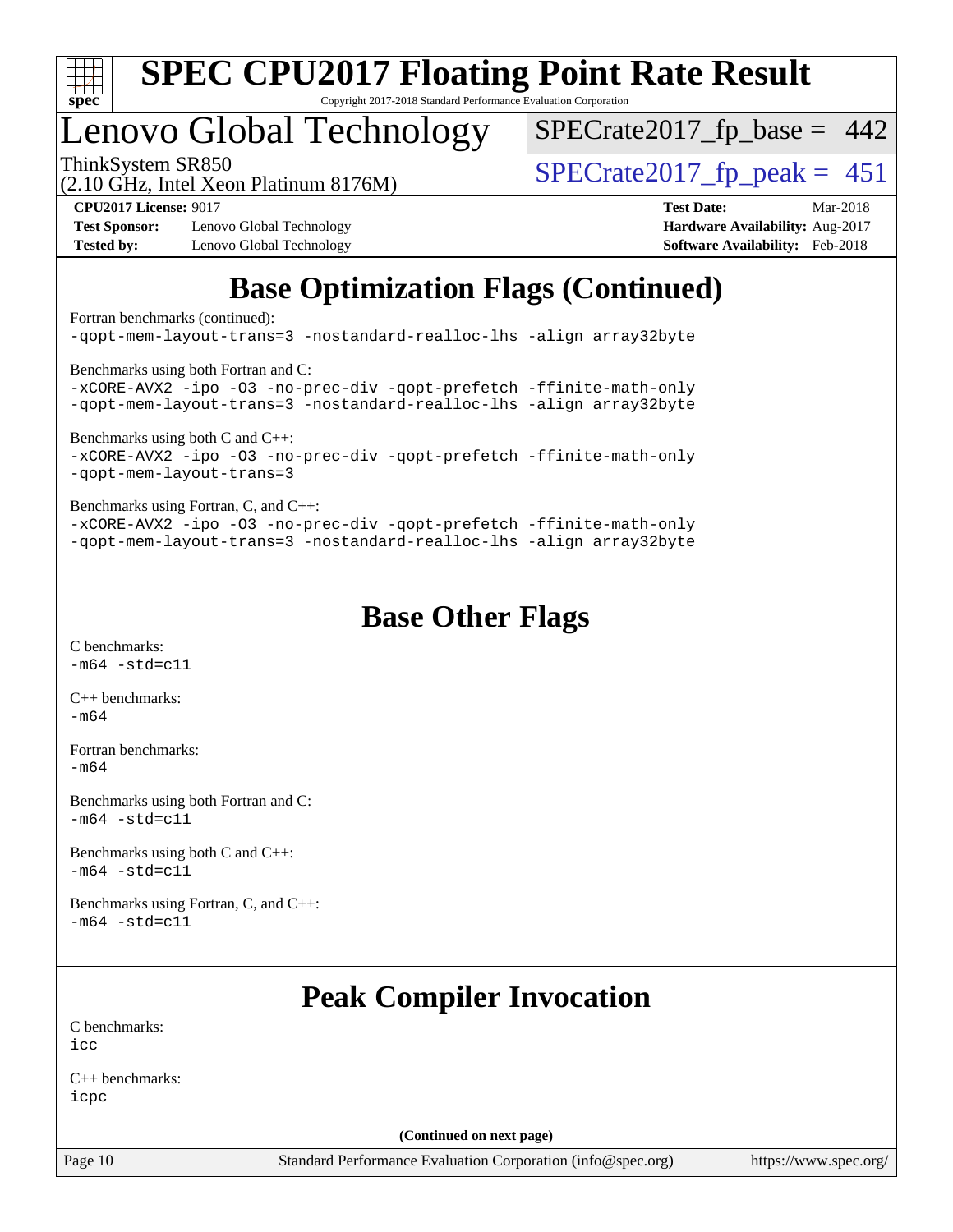

# Lenovo Global Technology

ThinkSystem SR850<br>(2.10 GHz, Intel Xeon Platinum 8176M)  $SPECrate2017_fp\_peak = 451$  $SPECTate2017_fp\_base = 442$ 

(2.10 GHz, Intel Xeon Platinum 8176M)

**[Test Sponsor:](http://www.spec.org/auto/cpu2017/Docs/result-fields.html#TestSponsor)** Lenovo Global Technology **[Hardware Availability:](http://www.spec.org/auto/cpu2017/Docs/result-fields.html#HardwareAvailability)** Aug-2017 **[Tested by:](http://www.spec.org/auto/cpu2017/Docs/result-fields.html#Testedby)** Lenovo Global Technology **[Software Availability:](http://www.spec.org/auto/cpu2017/Docs/result-fields.html#SoftwareAvailability)** Feb-2018

**[CPU2017 License:](http://www.spec.org/auto/cpu2017/Docs/result-fields.html#CPU2017License)** 9017 **[Test Date:](http://www.spec.org/auto/cpu2017/Docs/result-fields.html#TestDate)** Mar-2018

### **[Peak Compiler Invocation \(Continued\)](http://www.spec.org/auto/cpu2017/Docs/result-fields.html#PeakCompilerInvocation)**

[Fortran benchmarks](http://www.spec.org/auto/cpu2017/Docs/result-fields.html#Fortranbenchmarks): [ifort](http://www.spec.org/cpu2017/results/res2018q2/cpu2017-20180528-06024.flags.html#user_FCpeak_intel_ifort_18.0_8111460550e3ca792625aed983ce982f94888b8b503583aa7ba2b8303487b4d8a21a13e7191a45c5fd58ff318f48f9492884d4413fa793fd88dd292cad7027ca)

[Benchmarks using both Fortran and C](http://www.spec.org/auto/cpu2017/Docs/result-fields.html#BenchmarksusingbothFortranandC): [ifort](http://www.spec.org/cpu2017/results/res2018q2/cpu2017-20180528-06024.flags.html#user_CC_FCpeak_intel_ifort_18.0_8111460550e3ca792625aed983ce982f94888b8b503583aa7ba2b8303487b4d8a21a13e7191a45c5fd58ff318f48f9492884d4413fa793fd88dd292cad7027ca) [icc](http://www.spec.org/cpu2017/results/res2018q2/cpu2017-20180528-06024.flags.html#user_CC_FCpeak_intel_icc_18.0_66fc1ee009f7361af1fbd72ca7dcefbb700085f36577c54f309893dd4ec40d12360134090235512931783d35fd58c0460139e722d5067c5574d8eaf2b3e37e92)

[Benchmarks using both C and C++](http://www.spec.org/auto/cpu2017/Docs/result-fields.html#BenchmarksusingbothCandCXX): [icpc](http://www.spec.org/cpu2017/results/res2018q2/cpu2017-20180528-06024.flags.html#user_CC_CXXpeak_intel_icpc_18.0_c510b6838c7f56d33e37e94d029a35b4a7bccf4766a728ee175e80a419847e808290a9b78be685c44ab727ea267ec2f070ec5dc83b407c0218cded6866a35d07) [icc](http://www.spec.org/cpu2017/results/res2018q2/cpu2017-20180528-06024.flags.html#user_CC_CXXpeak_intel_icc_18.0_66fc1ee009f7361af1fbd72ca7dcefbb700085f36577c54f309893dd4ec40d12360134090235512931783d35fd58c0460139e722d5067c5574d8eaf2b3e37e92)

[Benchmarks using Fortran, C, and C++:](http://www.spec.org/auto/cpu2017/Docs/result-fields.html#BenchmarksusingFortranCandCXX) [icpc](http://www.spec.org/cpu2017/results/res2018q2/cpu2017-20180528-06024.flags.html#user_CC_CXX_FCpeak_intel_icpc_18.0_c510b6838c7f56d33e37e94d029a35b4a7bccf4766a728ee175e80a419847e808290a9b78be685c44ab727ea267ec2f070ec5dc83b407c0218cded6866a35d07) [icc](http://www.spec.org/cpu2017/results/res2018q2/cpu2017-20180528-06024.flags.html#user_CC_CXX_FCpeak_intel_icc_18.0_66fc1ee009f7361af1fbd72ca7dcefbb700085f36577c54f309893dd4ec40d12360134090235512931783d35fd58c0460139e722d5067c5574d8eaf2b3e37e92) [ifort](http://www.spec.org/cpu2017/results/res2018q2/cpu2017-20180528-06024.flags.html#user_CC_CXX_FCpeak_intel_ifort_18.0_8111460550e3ca792625aed983ce982f94888b8b503583aa7ba2b8303487b4d8a21a13e7191a45c5fd58ff318f48f9492884d4413fa793fd88dd292cad7027ca)

### **[Peak Portability Flags](http://www.spec.org/auto/cpu2017/Docs/result-fields.html#PeakPortabilityFlags)**

Same as Base Portability Flags

### **[Peak Optimization Flags](http://www.spec.org/auto/cpu2017/Docs/result-fields.html#PeakOptimizationFlags)**

[C benchmarks](http://www.spec.org/auto/cpu2017/Docs/result-fields.html#Cbenchmarks):

```
 519.lbm_r: -prof-gen(pass 1) -prof-use(pass 2) -ipo -xCORE-AVX2 -O3
-no-prec-div -qopt-prefetch -ffinite-math-only
-qopt-mem-layout-trans=3
```
 538.imagick\_r: [-xCORE-AVX2](http://www.spec.org/cpu2017/results/res2018q2/cpu2017-20180528-06024.flags.html#user_peakCOPTIMIZE538_imagick_r_f-xCORE-AVX2) [-ipo](http://www.spec.org/cpu2017/results/res2018q2/cpu2017-20180528-06024.flags.html#user_peakCOPTIMIZE538_imagick_r_f-ipo) [-O3](http://www.spec.org/cpu2017/results/res2018q2/cpu2017-20180528-06024.flags.html#user_peakCOPTIMIZE538_imagick_r_f-O3) [-no-prec-div](http://www.spec.org/cpu2017/results/res2018q2/cpu2017-20180528-06024.flags.html#user_peakCOPTIMIZE538_imagick_r_f-no-prec-div) [-qopt-prefetch](http://www.spec.org/cpu2017/results/res2018q2/cpu2017-20180528-06024.flags.html#user_peakCOPTIMIZE538_imagick_r_f-qopt-prefetch) [-ffinite-math-only](http://www.spec.org/cpu2017/results/res2018q2/cpu2017-20180528-06024.flags.html#user_peakCOPTIMIZE538_imagick_r_f_finite_math_only_cb91587bd2077682c4b38af759c288ed7c732db004271a9512da14a4f8007909a5f1427ecbf1a0fb78ff2a814402c6114ac565ca162485bbcae155b5e4258871) [-qopt-mem-layout-trans=3](http://www.spec.org/cpu2017/results/res2018q2/cpu2017-20180528-06024.flags.html#user_peakCOPTIMIZE538_imagick_r_f-qopt-mem-layout-trans_de80db37974c74b1f0e20d883f0b675c88c3b01e9d123adea9b28688d64333345fb62bc4a798493513fdb68f60282f9a726aa07f478b2f7113531aecce732043)

544.nab\_r: Same as 519.lbm\_r

```
C++ benchmarks: 
-prof-gen(pass 1) -prof-use(pass 2) -ipo -xCORE-AVX2 -O3
-no-prec-div -qopt-prefetch -ffinite-math-only
-qopt-mem-layout-trans=3
```
[Fortran benchmarks](http://www.spec.org/auto/cpu2017/Docs/result-fields.html#Fortranbenchmarks):

```
 503.bwaves_r: -xCORE-AVX2 -ipo -O3 -no-prec-div -qopt-prefetch
-ffinite-math-only -qopt-mem-layout-trans=3
-nostandard-realloc-lhs -align array32byte
```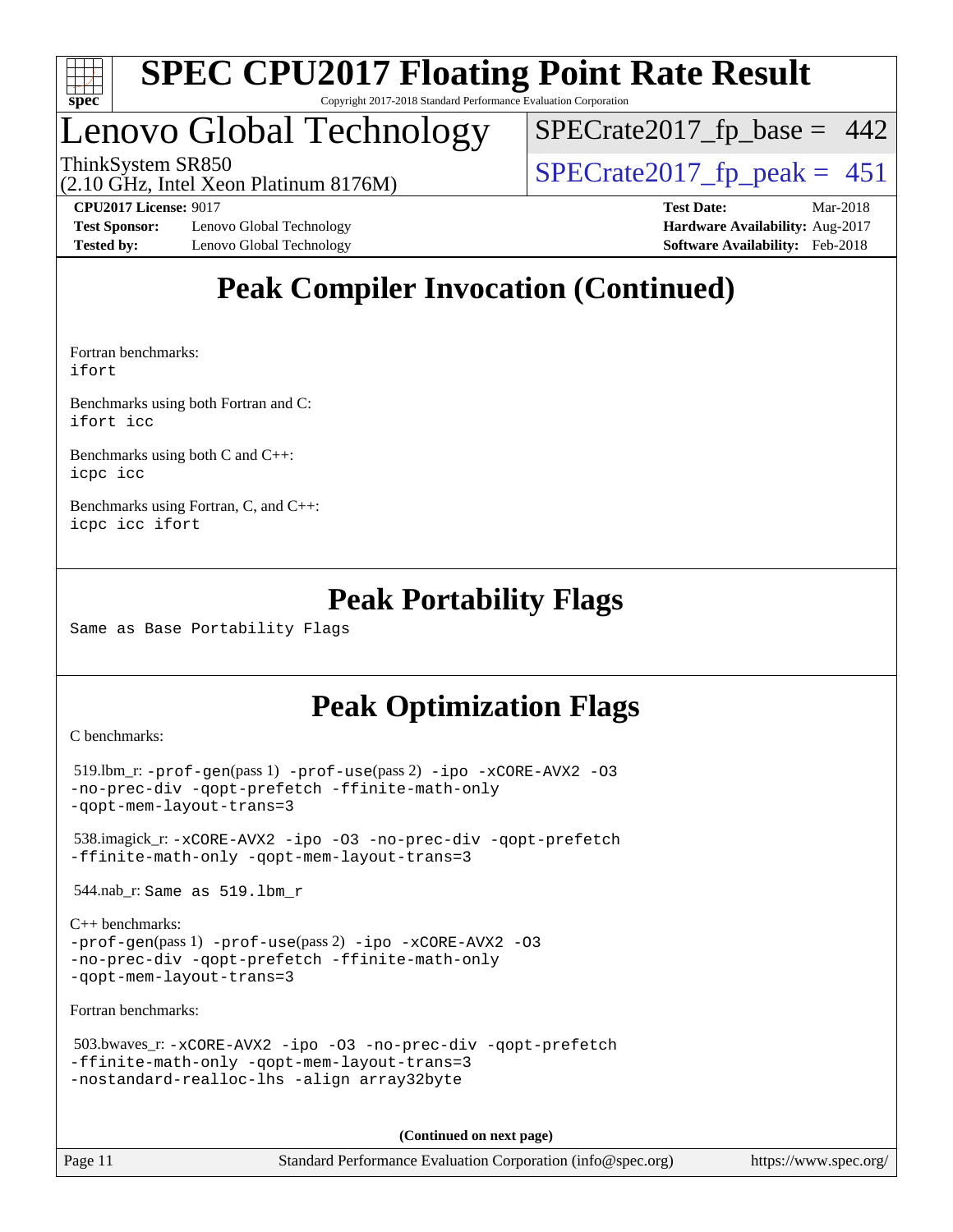

### Lenovo Global Technology

ThinkSystem SR850<br>(2.10 GHz, Intel Xeon Platinum 8176M)  $SPECrate2017_fp\_peak = 451$  $SPECTate2017_fp\_base = 442$ 

(2.10 GHz, Intel Xeon Platinum 8176M)

**[Test Sponsor:](http://www.spec.org/auto/cpu2017/Docs/result-fields.html#TestSponsor)** Lenovo Global Technology **[Hardware Availability:](http://www.spec.org/auto/cpu2017/Docs/result-fields.html#HardwareAvailability)** Aug-2017 **[Tested by:](http://www.spec.org/auto/cpu2017/Docs/result-fields.html#Testedby)** Lenovo Global Technology **[Software Availability:](http://www.spec.org/auto/cpu2017/Docs/result-fields.html#SoftwareAvailability)** Feb-2018

**[CPU2017 License:](http://www.spec.org/auto/cpu2017/Docs/result-fields.html#CPU2017License)** 9017 **[Test Date:](http://www.spec.org/auto/cpu2017/Docs/result-fields.html#TestDate)** Mar-2018

### **[Peak Optimization Flags \(Continued\)](http://www.spec.org/auto/cpu2017/Docs/result-fields.html#PeakOptimizationFlags)**

549.fotonik3d\_r: Same as 503.bwaves\_r

 554.roms\_r: [-prof-gen](http://www.spec.org/cpu2017/results/res2018q2/cpu2017-20180528-06024.flags.html#user_peakPASS1_FFLAGSPASS1_LDFLAGS554_roms_r_prof_gen_5aa4926d6013ddb2a31985c654b3eb18169fc0c6952a63635c234f711e6e63dd76e94ad52365559451ec499a2cdb89e4dc58ba4c67ef54ca681ffbe1461d6b36)(pass 1) [-prof-use](http://www.spec.org/cpu2017/results/res2018q2/cpu2017-20180528-06024.flags.html#user_peakPASS2_FFLAGSPASS2_LDFLAGS554_roms_r_prof_use_1a21ceae95f36a2b53c25747139a6c16ca95bd9def2a207b4f0849963b97e94f5260e30a0c64f4bb623698870e679ca08317ef8150905d41bd88c6f78df73f19)(pass 2) [-ipo](http://www.spec.org/cpu2017/results/res2018q2/cpu2017-20180528-06024.flags.html#user_peakPASS1_FOPTIMIZEPASS2_FOPTIMIZE554_roms_r_f-ipo) [-xCORE-AVX2](http://www.spec.org/cpu2017/results/res2018q2/cpu2017-20180528-06024.flags.html#user_peakPASS2_FOPTIMIZE554_roms_r_f-xCORE-AVX2) [-O3](http://www.spec.org/cpu2017/results/res2018q2/cpu2017-20180528-06024.flags.html#user_peakPASS1_FOPTIMIZEPASS2_FOPTIMIZE554_roms_r_f-O3) [-no-prec-div](http://www.spec.org/cpu2017/results/res2018q2/cpu2017-20180528-06024.flags.html#user_peakPASS1_FOPTIMIZEPASS2_FOPTIMIZE554_roms_r_f-no-prec-div) [-qopt-prefetch](http://www.spec.org/cpu2017/results/res2018q2/cpu2017-20180528-06024.flags.html#user_peakPASS1_FOPTIMIZEPASS2_FOPTIMIZE554_roms_r_f-qopt-prefetch) [-ffinite-math-only](http://www.spec.org/cpu2017/results/res2018q2/cpu2017-20180528-06024.flags.html#user_peakPASS1_FOPTIMIZEPASS2_FOPTIMIZE554_roms_r_f_finite_math_only_cb91587bd2077682c4b38af759c288ed7c732db004271a9512da14a4f8007909a5f1427ecbf1a0fb78ff2a814402c6114ac565ca162485bbcae155b5e4258871) [-qopt-mem-layout-trans=3](http://www.spec.org/cpu2017/results/res2018q2/cpu2017-20180528-06024.flags.html#user_peakPASS1_FOPTIMIZEPASS2_FOPTIMIZE554_roms_r_f-qopt-mem-layout-trans_de80db37974c74b1f0e20d883f0b675c88c3b01e9d123adea9b28688d64333345fb62bc4a798493513fdb68f60282f9a726aa07f478b2f7113531aecce732043) [-nostandard-realloc-lhs](http://www.spec.org/cpu2017/results/res2018q2/cpu2017-20180528-06024.flags.html#user_peakEXTRA_FOPTIMIZE554_roms_r_f_2003_std_realloc_82b4557e90729c0f113870c07e44d33d6f5a304b4f63d4c15d2d0f1fab99f5daaed73bdb9275d9ae411527f28b936061aa8b9c8f2d63842963b95c9dd6426b8a) [-align array32byte](http://www.spec.org/cpu2017/results/res2018q2/cpu2017-20180528-06024.flags.html#user_peakEXTRA_FOPTIMIZE554_roms_r_align_array32byte_b982fe038af199962ba9a80c053b8342c548c85b40b8e86eb3cc33dee0d7986a4af373ac2d51c3f7cf710a18d62fdce2948f201cd044323541f22fc0fffc51b6)

[Benchmarks using both Fortran and C](http://www.spec.org/auto/cpu2017/Docs/result-fields.html#BenchmarksusingbothFortranandC):

[-prof-gen](http://www.spec.org/cpu2017/results/res2018q2/cpu2017-20180528-06024.flags.html#user_CC_FCpeak_prof_gen_5aa4926d6013ddb2a31985c654b3eb18169fc0c6952a63635c234f711e6e63dd76e94ad52365559451ec499a2cdb89e4dc58ba4c67ef54ca681ffbe1461d6b36)(pass 1) [-prof-use](http://www.spec.org/cpu2017/results/res2018q2/cpu2017-20180528-06024.flags.html#user_CC_FCpeak_prof_use_1a21ceae95f36a2b53c25747139a6c16ca95bd9def2a207b4f0849963b97e94f5260e30a0c64f4bb623698870e679ca08317ef8150905d41bd88c6f78df73f19)(pass 2) [-ipo](http://www.spec.org/cpu2017/results/res2018q2/cpu2017-20180528-06024.flags.html#user_CC_FCpeak_f-ipo) [-xCORE-AVX2](http://www.spec.org/cpu2017/results/res2018q2/cpu2017-20180528-06024.flags.html#user_CC_FCpeak_f-xCORE-AVX2) [-O3](http://www.spec.org/cpu2017/results/res2018q2/cpu2017-20180528-06024.flags.html#user_CC_FCpeak_f-O3) [-no-prec-div](http://www.spec.org/cpu2017/results/res2018q2/cpu2017-20180528-06024.flags.html#user_CC_FCpeak_f-no-prec-div) [-qopt-prefetch](http://www.spec.org/cpu2017/results/res2018q2/cpu2017-20180528-06024.flags.html#user_CC_FCpeak_f-qopt-prefetch) [-ffinite-math-only](http://www.spec.org/cpu2017/results/res2018q2/cpu2017-20180528-06024.flags.html#user_CC_FCpeak_f_finite_math_only_cb91587bd2077682c4b38af759c288ed7c732db004271a9512da14a4f8007909a5f1427ecbf1a0fb78ff2a814402c6114ac565ca162485bbcae155b5e4258871) [-qopt-mem-layout-trans=3](http://www.spec.org/cpu2017/results/res2018q2/cpu2017-20180528-06024.flags.html#user_CC_FCpeak_f-qopt-mem-layout-trans_de80db37974c74b1f0e20d883f0b675c88c3b01e9d123adea9b28688d64333345fb62bc4a798493513fdb68f60282f9a726aa07f478b2f7113531aecce732043) [-nostandard-realloc-lhs](http://www.spec.org/cpu2017/results/res2018q2/cpu2017-20180528-06024.flags.html#user_CC_FCpeak_f_2003_std_realloc_82b4557e90729c0f113870c07e44d33d6f5a304b4f63d4c15d2d0f1fab99f5daaed73bdb9275d9ae411527f28b936061aa8b9c8f2d63842963b95c9dd6426b8a) [-align array32byte](http://www.spec.org/cpu2017/results/res2018q2/cpu2017-20180528-06024.flags.html#user_CC_FCpeak_align_array32byte_b982fe038af199962ba9a80c053b8342c548c85b40b8e86eb3cc33dee0d7986a4af373ac2d51c3f7cf710a18d62fdce2948f201cd044323541f22fc0fffc51b6)

[Benchmarks using both C and C++](http://www.spec.org/auto/cpu2017/Docs/result-fields.html#BenchmarksusingbothCandCXX):

[-prof-gen](http://www.spec.org/cpu2017/results/res2018q2/cpu2017-20180528-06024.flags.html#user_CC_CXXpeak_prof_gen_5aa4926d6013ddb2a31985c654b3eb18169fc0c6952a63635c234f711e6e63dd76e94ad52365559451ec499a2cdb89e4dc58ba4c67ef54ca681ffbe1461d6b36)(pass 1) [-prof-use](http://www.spec.org/cpu2017/results/res2018q2/cpu2017-20180528-06024.flags.html#user_CC_CXXpeak_prof_use_1a21ceae95f36a2b53c25747139a6c16ca95bd9def2a207b4f0849963b97e94f5260e30a0c64f4bb623698870e679ca08317ef8150905d41bd88c6f78df73f19)(pass 2) [-ipo](http://www.spec.org/cpu2017/results/res2018q2/cpu2017-20180528-06024.flags.html#user_CC_CXXpeak_f-ipo) [-xCORE-AVX2](http://www.spec.org/cpu2017/results/res2018q2/cpu2017-20180528-06024.flags.html#user_CC_CXXpeak_f-xCORE-AVX2) [-O3](http://www.spec.org/cpu2017/results/res2018q2/cpu2017-20180528-06024.flags.html#user_CC_CXXpeak_f-O3) [-no-prec-div](http://www.spec.org/cpu2017/results/res2018q2/cpu2017-20180528-06024.flags.html#user_CC_CXXpeak_f-no-prec-div) [-qopt-prefetch](http://www.spec.org/cpu2017/results/res2018q2/cpu2017-20180528-06024.flags.html#user_CC_CXXpeak_f-qopt-prefetch) [-ffinite-math-only](http://www.spec.org/cpu2017/results/res2018q2/cpu2017-20180528-06024.flags.html#user_CC_CXXpeak_f_finite_math_only_cb91587bd2077682c4b38af759c288ed7c732db004271a9512da14a4f8007909a5f1427ecbf1a0fb78ff2a814402c6114ac565ca162485bbcae155b5e4258871) [-qopt-mem-layout-trans=3](http://www.spec.org/cpu2017/results/res2018q2/cpu2017-20180528-06024.flags.html#user_CC_CXXpeak_f-qopt-mem-layout-trans_de80db37974c74b1f0e20d883f0b675c88c3b01e9d123adea9b28688d64333345fb62bc4a798493513fdb68f60282f9a726aa07f478b2f7113531aecce732043)

[Benchmarks using Fortran, C, and C++:](http://www.spec.org/auto/cpu2017/Docs/result-fields.html#BenchmarksusingFortranCandCXX)

```
-prof-gen(pass 1) -prof-use(pass 2) -ipo -xCORE-AVX2 -O3
-no-prec-div -qopt-prefetch -ffinite-math-only
-qopt-mem-layout-trans=3 -nostandard-realloc-lhs -align array32byte
```
### **[Peak Other Flags](http://www.spec.org/auto/cpu2017/Docs/result-fields.html#PeakOtherFlags)**

[C benchmarks](http://www.spec.org/auto/cpu2017/Docs/result-fields.html#Cbenchmarks):  $-m64 - std= c11$  $-m64 - std= c11$ 

```
C++ benchmarks: 
-m64Fortran benchmarks: 
-m64
```
[Benchmarks using both Fortran and C](http://www.spec.org/auto/cpu2017/Docs/result-fields.html#BenchmarksusingbothFortranandC):  $-m64 - std= c11$  $-m64 - std= c11$ 

[Benchmarks using both C and C++](http://www.spec.org/auto/cpu2017/Docs/result-fields.html#BenchmarksusingbothCandCXX):  $-m64 - std= c11$  $-m64 - std= c11$ 

[Benchmarks using Fortran, C, and C++:](http://www.spec.org/auto/cpu2017/Docs/result-fields.html#BenchmarksusingFortranCandCXX)  $-m64 - std= c11$  $-m64 - std= c11$